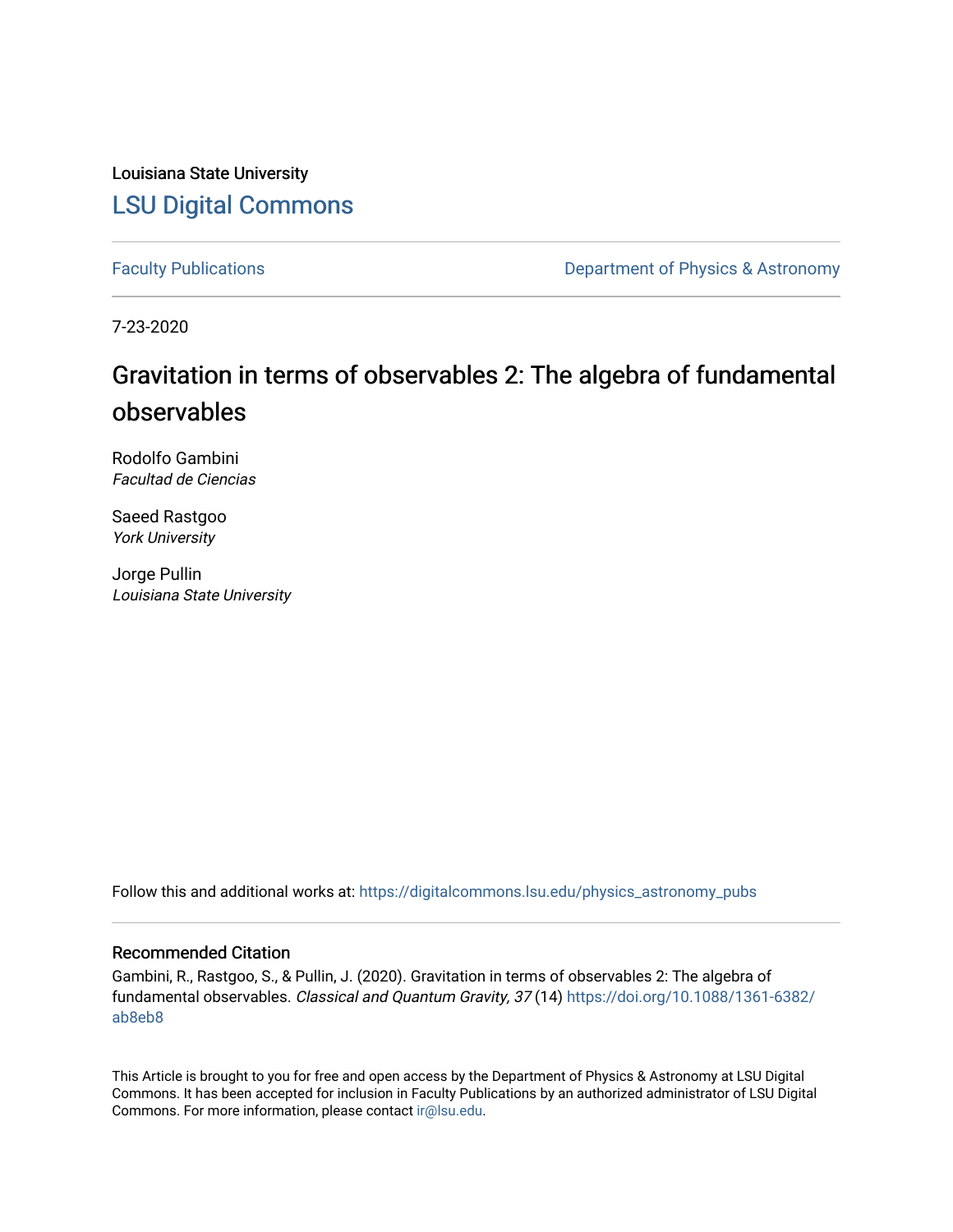# Gravitation in terms of observables 2: the algebra of fundamental observables

Rodolfo Gambini<sup>1</sup>, Saeed Rastgoo<sup>2</sup>, Jorge Pullin<sup>3</sup>

1. Instituto de Física, Facultad de Ciencias, Igu´a 4225, esq. Mataojo, 11400 Montevideo, Uruguay. 2. Department of Physics and Astronomy, York University, 4700 Keele Street,Toronto, Ontario M3J 1P3, Canada. 2. Department of Physics and Astronomy, Louisiana State University, Baton Rouge, LA 70803-4001, USA.

In a previous paper, we showed how to use the techniques of the group of loops to formulate the loop approach to gravity proposed by Mandelstam in the 1960's. Those techniques allow to overcome some of the difficulties that had been encountered in the earlier treatment. In this approach, gravity is formulated entirely in terms of Dirac observables without constraints, opening attractive new possibilities for quantization. In this paper we discuss the Poisson algebra of the resulting Dirac observables, associated with the intrinsic components of the Riemann tensor. This provides an explicit realization of the non-local algebra of observables for gravity that several authors have conjectured.

#### Contents

| I. Introduction                                                                                                                                                                                         | $\overline{2}$           |
|---------------------------------------------------------------------------------------------------------------------------------------------------------------------------------------------------------|--------------------------|
| II. Previous results                                                                                                                                                                                    | 3                        |
| III. Procedure for computing the Poisson brackets for intrinsic components<br>of the Riemann tensor                                                                                                     | 5                        |
| IV. Explicit computation<br>A. General Poisson bracket to be computed<br>B. Relation between partial and Mandelstam derivatives<br>C. Terms $\Theta_1$ - $\Theta_3$<br>D. Terms $\Theta_4$ - $\Theta_7$ | 8<br>8<br>10<br>11<br>13 |
| V. Full Poisson brackets                                                                                                                                                                                | 15                       |
| VI. Conclusions                                                                                                                                                                                         | 20                       |
| VII. Acknowledgments                                                                                                                                                                                    | 20                       |
| References                                                                                                                                                                                              | 20                       |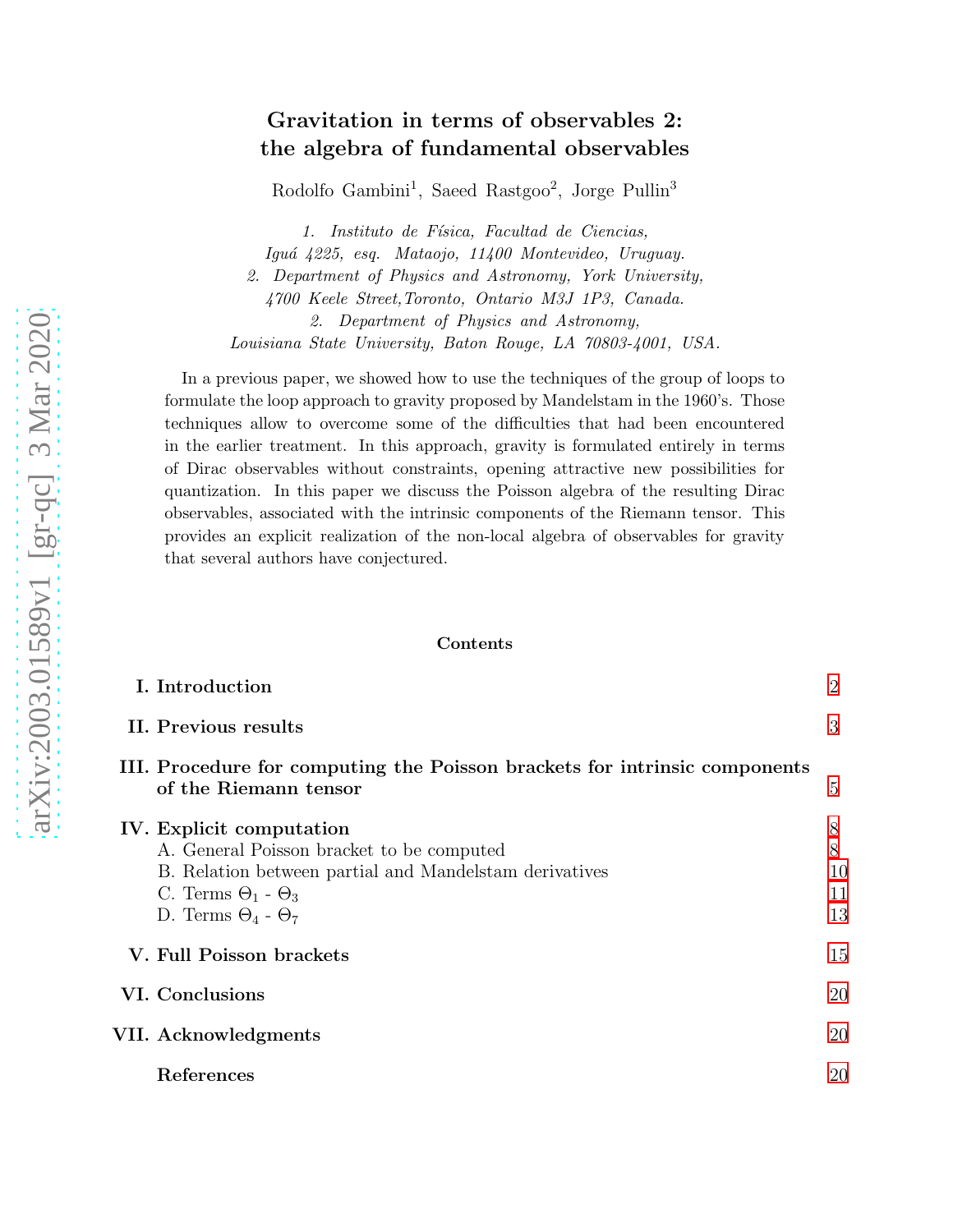#### <span id="page-2-0"></span>I. INTRODUCTION

In 1962 Mandelstam [\[1](#page-20-3)] published two articles introducing path dependent techniques for the description of gauge theories and gravity at the classical and quantum level. The case of gravity resulted too complicated, but this motivated many physicists to study gauge theories using related loop techniques. The hope was that holonomies could allow a better understanding of the confinement phase. Makeenko and Migdal [\[2\]](#page-20-4), and Polyakov [\[3\]](#page-20-5) proposed different non-perturbative loop techniques in 1979, but the hopes raised by them were soon abandoned because the very elegant equations for Wilson loops where difficult to regularize and renormalize in a non-perturbative way. In the early 80's, Gambini and Trias [\[4\]](#page-20-6) introduced the techniques of the group of loops and the Hamiltonian treatment of Yang Mills in the space of loops. This technique was subsequently used in Loop Quantum Gravity with an approach closer to the Hamiltonian formulation of Yang Mills theory. However, the original idea of Mandelstam was much more powerful. In fact, the most ambitious attempt to describe gravity intrinsically without coordinates and purely in terms of observables was proposed by Mandelstam in his second paper of 1962. It could serve as the basis for a coordinate independent approach to the quantization of gravitation. This paradigm did not flourish because the intrinsic description loses completely the notion of space-time point, and it becomes difficult to recover this notion even classically. That is because in this description, the paths that end in the same physical point cannot be easily recognized.

Recently, there has been a renewed interest in the description in terms of observables of gauge theories and gravity. Donnelly and Giddings [\[5](#page-20-7)] have proposed explicit constructions that extend the observables associated to gauge theories to the case of gravitation in the weak field limit. They note that an important feature of the resulting quantum theory of gravity is the algebra of observables, which becomes non-local. Observable-based techniques are also used in several modern developments attempting to extract information from quantum gauge theories [\[6\]](#page-20-8).

In a previous paper [\[7\]](#page-20-9) we have shown how to extend the notion of the group of loops and its representations arising in gauge theories to the gravitational case proposed by Mandelstam. This leads to a complete classical description of gravitation without coordinates. The metric is everywhere referred to local frames parallel transported starting from a given point. In such frames it takes the Minkowskian form. The geometrical content of the theory is completely recovered by relations between reference frames obtained by parallel transport along paths that differ by an infinitesimal loop and is given by the Riemann tensor. Although the construction that we presented there was based on loops, it differs from the one underlying the usual loop representation of gauge theories and gravity. In the loop representation the objects constructed are gauge invariant whereas in the present construction the objects are both gauge invariant and space-time diffeomorphism invariant. That is, the objects are Dirac observables. This leads to a theory that does not involve diffeomorphisms and may allow to bypass at the quantum level the LOST-F [\[8](#page-21-0)] theorem that leads to a discrete structure in the Hilbert space of ordinary loop quantum gravity and conflicts with the differentiability of the group of loops. The latter is crucial to recover the kinematics of gauge theories and gravity in this context.

In this paper we will show how to determine Poisson brackets among path dependent Riemann observables that are consistent with Einstein's equations. In his original papers Mandelstam had computed an algebra of Poisson brackets but it was unclear whether it was compatible with the Einstein equations. It turns out that the resulting algebra among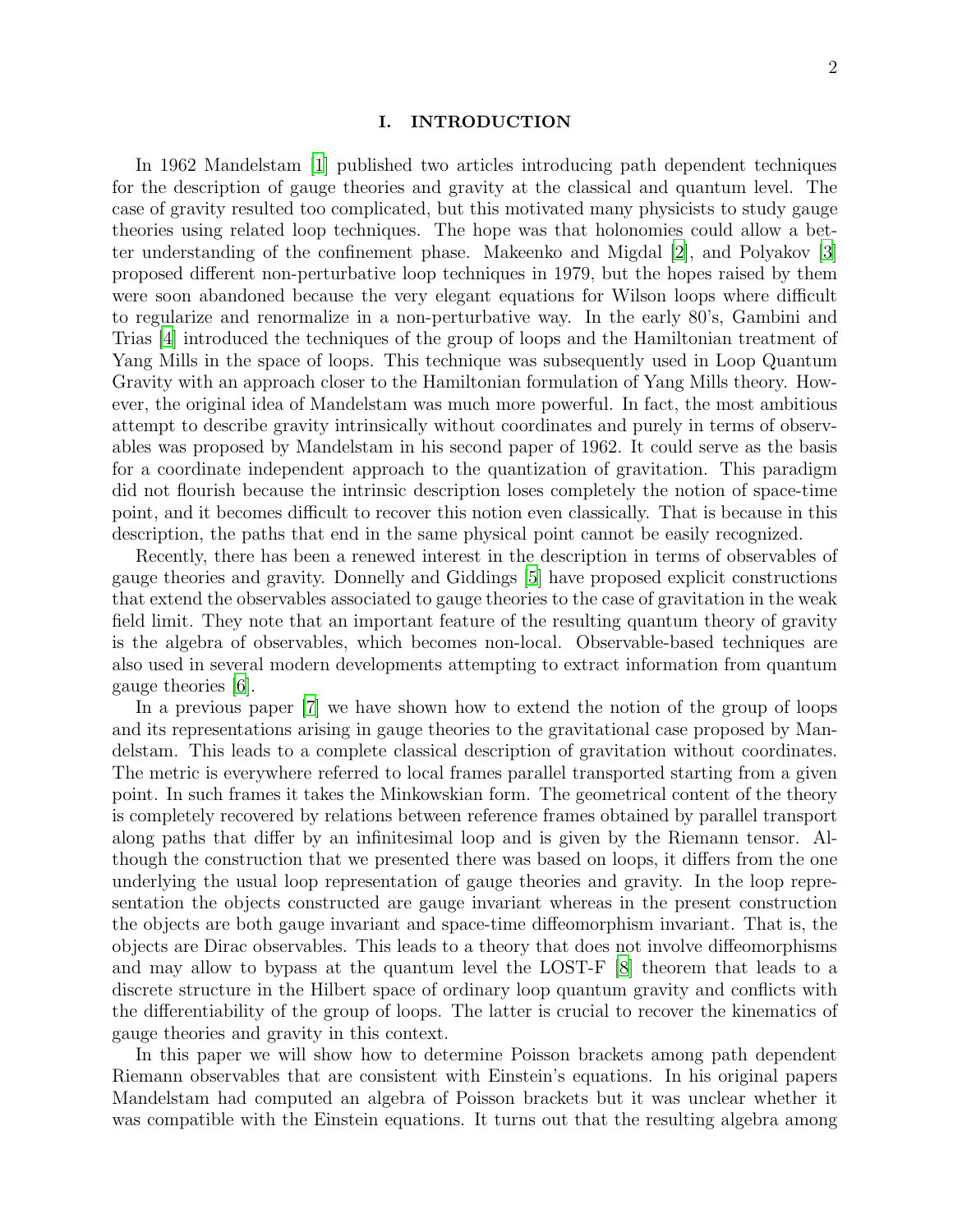

FIG. 1: The path has the same intrinsic initial and final coordinates (that is why both paths are labeled by  $o$  and  $x$ ) but would correspond to two different end points of the space-time,  $o$  and  $o'$ .

Riemann observables evaluated on arbitrary paths is non-local. Observables do not organize themselves into local commuting sub-algebras (as occurs in usual field theories), and therefore the principle of locality [\[9](#page-21-1)] must apparently be reformulated or abandoned, as Donnelly and Giddings [\[5](#page-20-7)] conjectured. In section II we review the Mandelstam intrinsic formulation and the techniques allowing to determine physical points. In section III we determine the Poisson algebra of path dependent Riemann tensors in vacuum, finally in section IV we concluded with a discussion of the non-locality of the algebra of the gravitational theory and some final remarks.

#### <span id="page-3-0"></span>II. PREVIOUS RESULTS

Mandelstam's construction starts by the *intrinsic* specification of paths in a manifold. By that he means the following: starting from a chosen initial point (in asymptotically flat manifolds it could be infinity) one parallel transports a frame along a curve a certain invariant distance and then follows another distance along a different direction and so on. The important point is that the direction is defined by the parallel transported frame. Therefore one characterizes curves by a series of instructions of how to proceed with respect to a local frame. This has similarities with how a GPS provides instructions to a driver to follow a path. Diffeomorphisms in space-time affect the curves but not the set of instructions that is given intrinsically. The trouble with these sets of instructions is that it is difficult to determine if two paths end at the same point. This hampered the development of Mandelstam's framework in the 1960's.

Suppose one considers two paths that intrinsically are sets of instructions opposite of each other. Clearly, if one were to follow them, one would return to the same point. Suppose, however, that one adds an infinitesimal loop between them. The loop would alter the frame with respect to which the initial instruction of the return path is specified. As a consequence, one would end up with a path that does not return to the same point, as shown in figure 1.

If one wished the path to start and end at the same point, one would have to correct the set of instructions of the return path to undo the rotation of the frame that took place due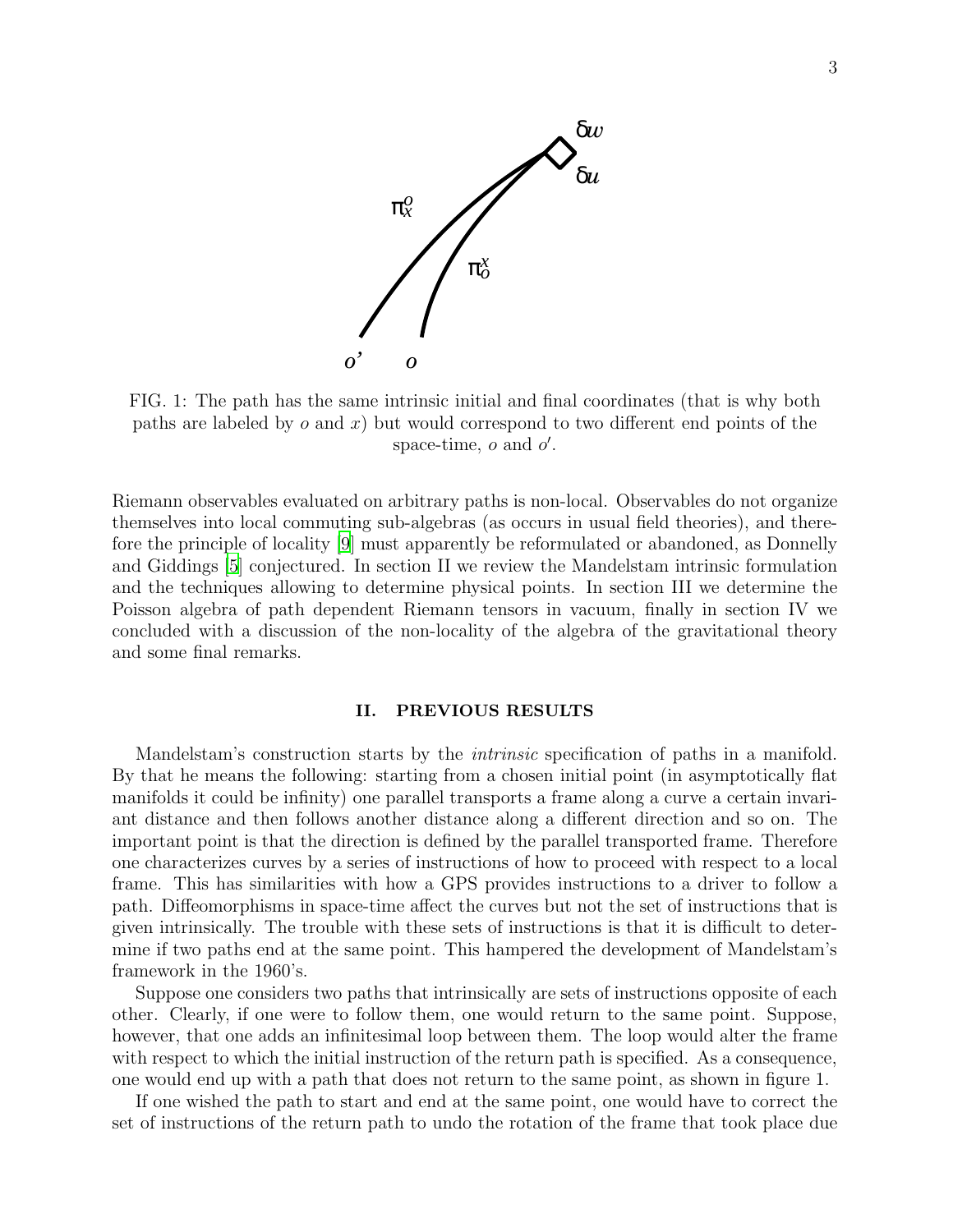to the addition of the infinitesimal loop. This way, if one considers the frame one started with and evaluates the parallel transport of it along the corrected path, one gets back to the same point. The initial and final frame of such a closed path would be related by a Lorentz transformation (holonomy) given by,

$$
H(\pi_o^x \circ \delta \gamma \circ \Lambda(\delta \gamma) \pi_x^o)^{\alpha}{}_{\beta} = \delta^{\alpha}{}_{\beta} + \delta u^{\rho} \delta w^{\sigma} R_{\rho \sigma}{}^{\alpha}{}_{\beta} (\pi_o^x), \tag{2.1}
$$

where  $\Lambda(\delta\gamma)\pi_x^o$  is the retraced rotated path described above and R is the Riemann tensor.

The addition of an infinitesimal loop is associated with the generator of the group of loops. The composition (product) of such infinitesimal generators can be used to construct finite loops. This allows to reverse the construction: two intrinsically defined paths will end at the same point if they differ by a loop. This was the missing piece in Mandelstam's 1960's construction that we added.

In this framework, matter fields become path dependent, and they are given by the fields evaluated at the endpoints of paths. Under a change of path, they transform with appropriate holonomies. For instance, for a vector field with internal group  $SU(N)$  in some representation,

$$
A^{\alpha}{}_{I}(\pi') = H(\gamma)^{\alpha}{}_{\beta}H(\gamma){}_{I}{}^{J}A^{\beta}{}_{J}(\pi), \qquad (2.2)
$$

if  $\pi' = \gamma \circ \Lambda(\gamma)\pi = \gamma \cdot \pi$ , which guarantees that  $\pi'$  and  $\pi$  end at the same point on M. Here, we introduced the dot as a shorthand for the composition of loops in the intrinsic formulation, incorporating the Lorentz rotation of the previous loop. Also,  $H(\gamma)_{\alpha\beta}^{\alpha}$  is a holonomy associated with the Lorentz group and  $H(\gamma)$ <sup>J</sup> a holonomy associated with the internal group.

In our previous paper we saw that it is possible to identify when two paths described in such a way end at the same point. Indeed, for a given geometry, two open paths  $\pi, \pi'$  whose local bases transported to their ends differ by a Lorentz transformation and  $\pi' = \gamma \cdot \pi$  with  $\gamma$ , then both paths end at the same point in the manifold M. The notion of closed loops also depends on the geometry. This implies that at the quantum level, when the geometry fluctuates, so do the points, and they become fuzzy objects.

The intrinsic quantization is therefore *nonequivalent* to the usual one. Let us be more explicit using the technique developed in section VII of our previous paper [\[7](#page-20-9)]. Given a path  $\gamma^a(\lambda)$  in a differential manifold in a given coordinate system, with  $\gamma^a(0) = x_o^a$  the coordinates of o and  $\gamma^a(1) = x^a$  a local point, the frame transported along  $\gamma^a$  is,

$$
e_{\alpha}{}^{c}(\lambda) = P\left(\exp\left(-\int_{0}^{\lambda} d\lambda' \dot{\gamma}^{a}(\lambda') \Gamma_{a}\right)\right)_{d}^{c} e_{\alpha}{}^{d}(0), \qquad (2.3)
$$

where  $\Gamma_a$  is the connection in the given coordinate system, and the intrinsic coordinates are given by

$$
y^{\alpha}(\lambda) = \int_0^{\lambda} \dot{\gamma}^c(\lambda') e^{\alpha}{}_{c}(\Gamma, \lambda') d\lambda', \tag{2.4}
$$

which implies that upon quantization of the geometry (and therefore of  $\Gamma$ ), to a curve  $\gamma^a(\lambda)$ in M corresponds an operator  $\hat{y}^{\alpha}(\lambda)$ . On the contrary, if one considers intrinsic coordinates as the primary description of the path and one uses,

$$
\gamma^{a}(\lambda) = \int_{0}^{\lambda} d\lambda' \dot{y}^{\alpha} e_{\alpha}{}^{a}([y], \lambda') + x_{o}^{a}, \qquad (2.5)
$$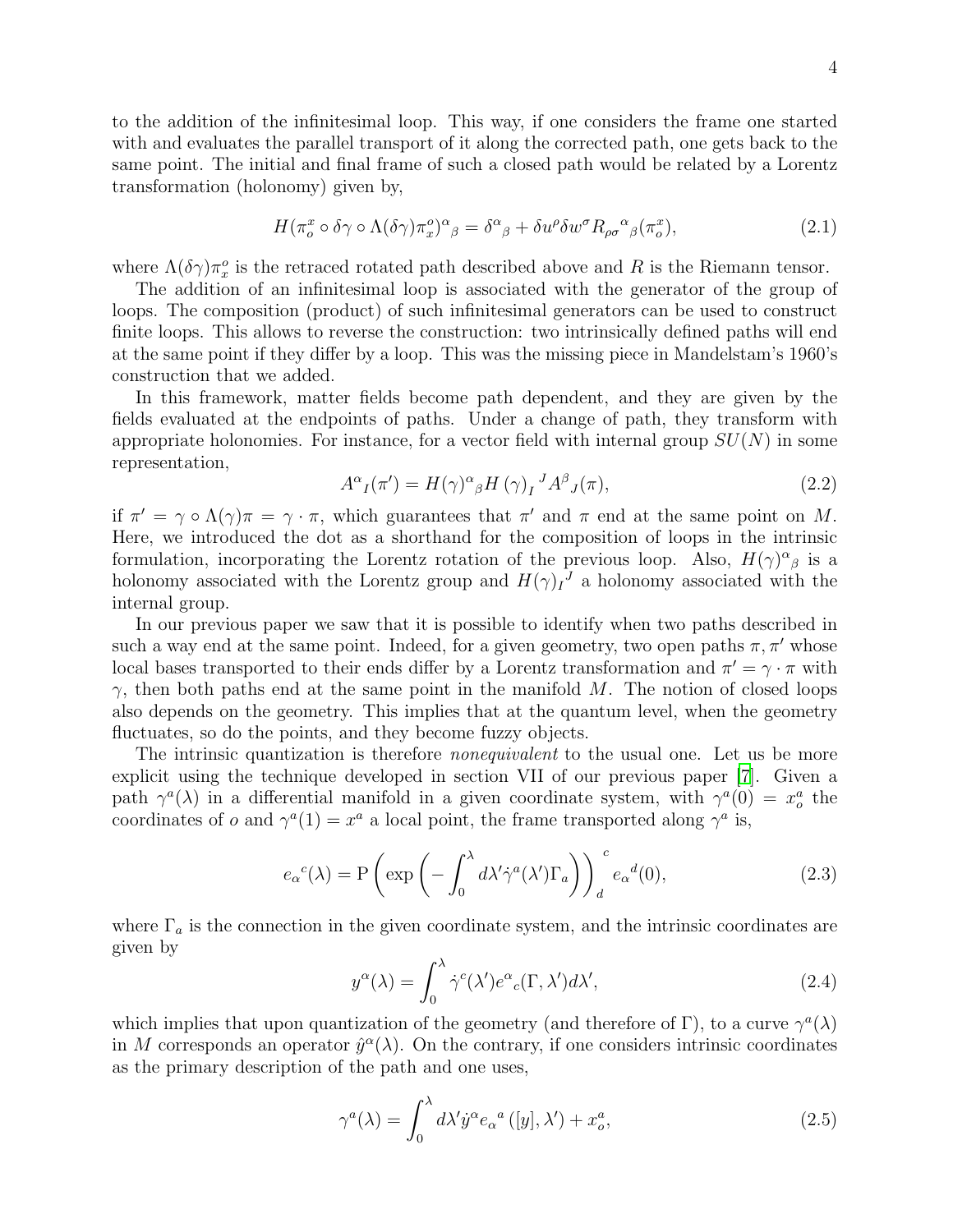where  $e_{\alpha}{}^{a}([y], \lambda')$  is the tetrad transported from the origin with the prescription given by the function y up to the point with parameter  $\lambda'$ , one would get for the intrinsic trajectory  $\gamma(\lambda)$ , upon quantization, an operator,

<span id="page-5-1"></span>
$$
\hat{\gamma}^a(\lambda) = \int_0^{\lambda} d\lambda' \hat{e}^a_{\alpha} ([y], \lambda') \, \dot{y}^{\alpha} + x_o^a,\tag{2.6}
$$

and therefore the traditional notion of curve only is recovered in the semi-classical approximation. In the usual quantization scheme one is given a curve that remains classical and quantizes the geometric operators, like the metric. Intrinsically defined curves become quantum operators, as they depend on the metric. Conversely, if one were to take the intrinsic description of the curve as a starting point for a quantization, the latter would be classical whereas the curve itself becomes a quantum operator as shown in [\(2.6\)](#page-5-1).

# <span id="page-5-0"></span>III. PROCEDURE FOR COMPUTING THE POISSON BRACKETS FOR INTRINSIC COMPONENTS OF THE RIEMANN TENSOR

If one takes as reference paths in the action presented in section IX of the companion paper the ones used in Riemann or Fermi normal coordinates, one recovers the standard Einstein–Hilbert action in those coordinates. It is well known [\[10\]](#page-21-2) that in order to have geodesics that do not cross each other, one must have  $s \ll |R_o|^{-1/2}$  where  $R_o$  is the typical size of the curvature and  $s$  is the length of the geodesic. In this region of validity we can use the Palatini first order action,

$$
S = \int d^4x \sqrt{-g} g^{ab} R_{ab} (\Gamma) , \qquad (3.1)
$$

and recalling that in normal coordinates  $g_{ab} = \eta_{ab} + h_{ab}$  with h of second order (in s) and  $\Gamma^c_{ab}$  is an independent first order quantity and the  $R_{ab}$ 's are zeroth order quantities,

$$
R_{ab} = \Gamma_{ab,c}^c - \Gamma_{ac,b}^c + \Gamma_{ab}^c \Gamma_{cd}^d - \Gamma_{ac}^d \Gamma_{bd}^c.
$$
 (3.2)

Recall that either in Riemann or Fermi normal coordinates the gauge is partially fixed. This will not be relevant because we are going to compute the relation for diffeomorphisminvariant quantities at the end, and working in a specific coordinate system simplifies the canonical analysis.

Let us restrict the action considering its expansion up to second order in s. The analysis is valid for arbitrary Riemann tensors in a sufficiently small region. The action will then read,

$$
S_2 = \int d^4x \sqrt{1 + h_d^d} \left( \eta^{ab} - h^{ab} \right) R_{ab}(\Gamma), \tag{3.3}
$$

where h and  $\Gamma$  are considered independent variables. The variation with respect to h yields  $R_{ab} - \eta_{ab} R/2$  with  $R = \eta^{cd} R_{cd}$ . Variation with respect to  $\Gamma$  leads to,

$$
\left(\sqrt{-g}g^{ab}\right)_{;c} = \left(\sqrt{1+h_d^d}\left(\eta^{ab} - h^{ab}\right)\right)_{,c} + \eta^{ad}\Gamma^b_{dc} + \eta^{bd}\Gamma^a_{dc} - \eta^{ab}\Gamma^d_{dc},\tag{3.4}
$$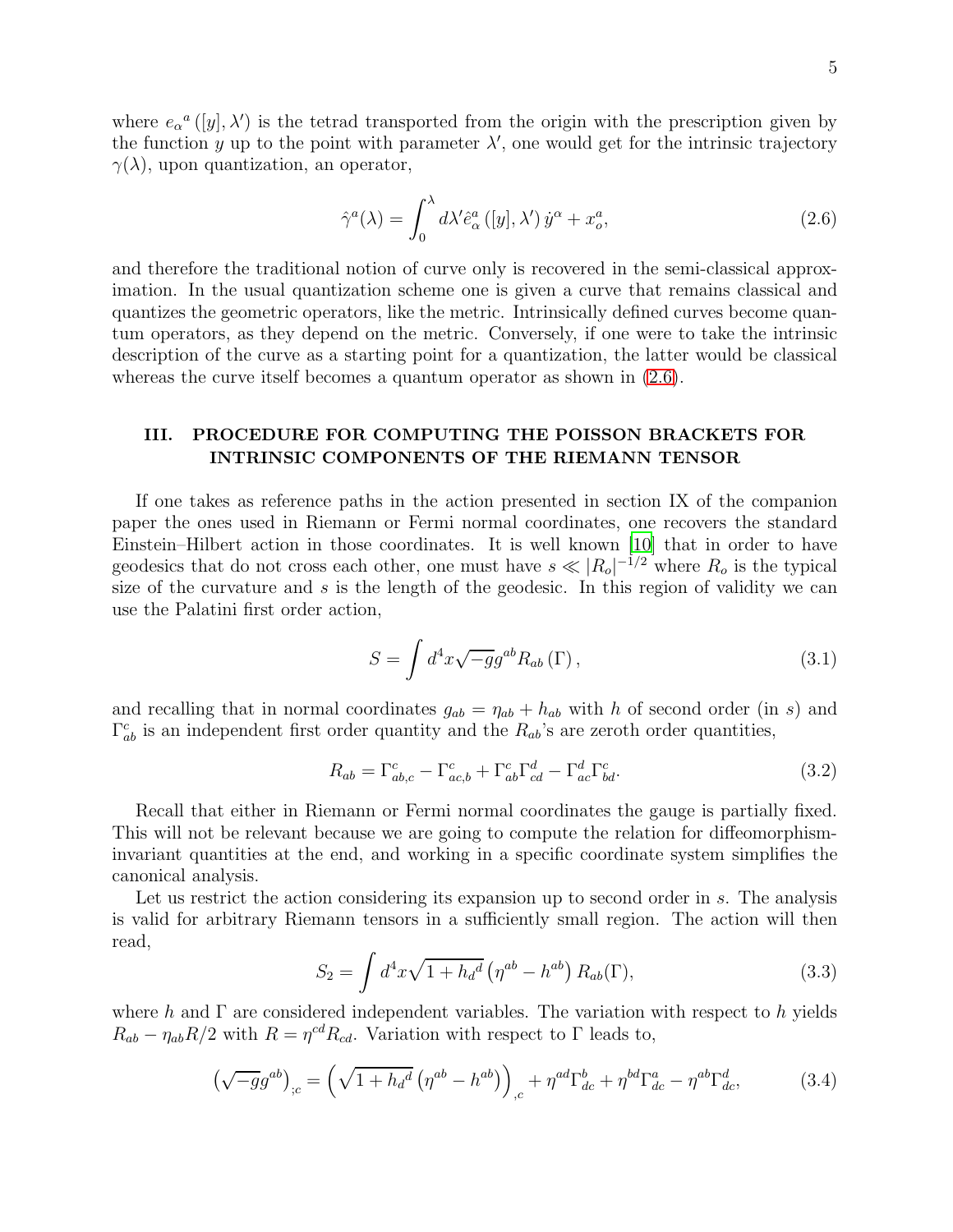which implies that the first order connection takes the form,

$$
{}^{(1)}\Gamma^{c}_{ab} = \frac{1}{2} \eta^{cd} \left( h_{ad,b} + h_{bd,a} - h_{ab,d} \right). \tag{3.5}
$$

Introducing adapted three dimensional quantities,

$$
g_{ij} = \eta_{ij} + h_{ij}, \qquad N = \left(-\eta^{00} + h^{00}\right)^{-1/2} = 1 - \frac{h^{00}}{2},
$$
  
\n
$$
N_i = h_{0i}, \qquad \sqrt{g} = \sqrt{1 + h_i^i}, \qquad \sqrt{-^4g} = N\sqrt{g}
$$
  
\n
$$
\pi^{ij} = \left(\Gamma^0_{pq} - \eta_{pq}\eta^{rs}\Gamma^0_{rs}\right)\eta^{pi}\eta^{aj} = \Gamma^0_{pq}\eta^{ip}\eta^{jq} - \Gamma^0_{rs}\eta^{rs}\eta^{ij},
$$
\n(3.6)

$$
\Gamma_{pq}^{0} = \frac{1}{2} (h_{pq,0} - N_{p,q} - N_{q,p}), \qquad (3.7)
$$

and defining  $\pi = \pi^{ij} \eta_{ij}$  one gets,

$$
2\left(\pi_{ij} - \frac{1}{2}\pi\eta_{ij}\right) = h_{ij,0} - N_{i,j} - N_{j,i}.
$$
\n(3.8)

In terms of these the quantities the second order Lagrangian takes the form,

$$
\mathcal{L} = \pi^{ij} h_{ij,0} - \left(1 - \frac{h_{00}}{2}\right) R^0 - N_i R^i, \tag{3.9}
$$

where,

$$
R^{0} = -\sqrt{1 + h_{a}^{a}}^{3}R + \left(\pi^{ij}\pi_{ij} - \frac{1}{2}\pi^{2}\right), \qquad (3.10)
$$

$$
R^i = -2\pi_{,j}^{ij}.\tag{3.11}
$$

As the action is partially gauge fixed, the total Hamiltonian includes a true Hamiltonian plus a linear combination of constraints, leading to a Lagrangian,

$$
\mathcal{L}_2 = \pi^{ij} \partial_0 h_{ij} - \left( \pi^{ij} \pi_{ij} - \frac{1}{2} \pi^2 \right) - \frac{h^{00}}{2} {}^3R + 2N_i \pi^{ij}_{,j}, \tag{3.12}
$$

which allows to determine the Hamiltonian and the constraints and to define Poisson brackets that lead to canonical equations for  $h_{ij}$  and  $\pi^{ij}$ ,

$$
\left\{ h_{ij}(x), \pi^{kl}(y) \right\} = \delta_{ij}{}^{kl} \delta^3(x - y), \tag{3.13}
$$

with  $\delta_{ij}{}^{kl} = \delta_i^k \delta_j^l + \delta_i^l \delta_j^k$ . Therefore,

<span id="page-6-0"></span>
$$
\{h_{ij}(x), h_{,0}^{kl}(y)\} = 2\kappa \left\{h_{ij}(x), \pi^{kl}(y) - \frac{1}{2}\pi(y)\eta^{kl}\right\}
$$
  
=  $\kappa (2\delta_{ij}^{kl} - \delta_{ij}^{mn}\eta_{mn}\eta^{kl}) \delta^{3}(x - y)$   
=  $\kappa (2\delta_{i}^{k}\delta_{j}^{l} + 2\delta_{i}^{l}\delta_{j}^{k} - 2\eta_{ij}\eta^{kl}) \delta^{3}(x - y),$  (3.14)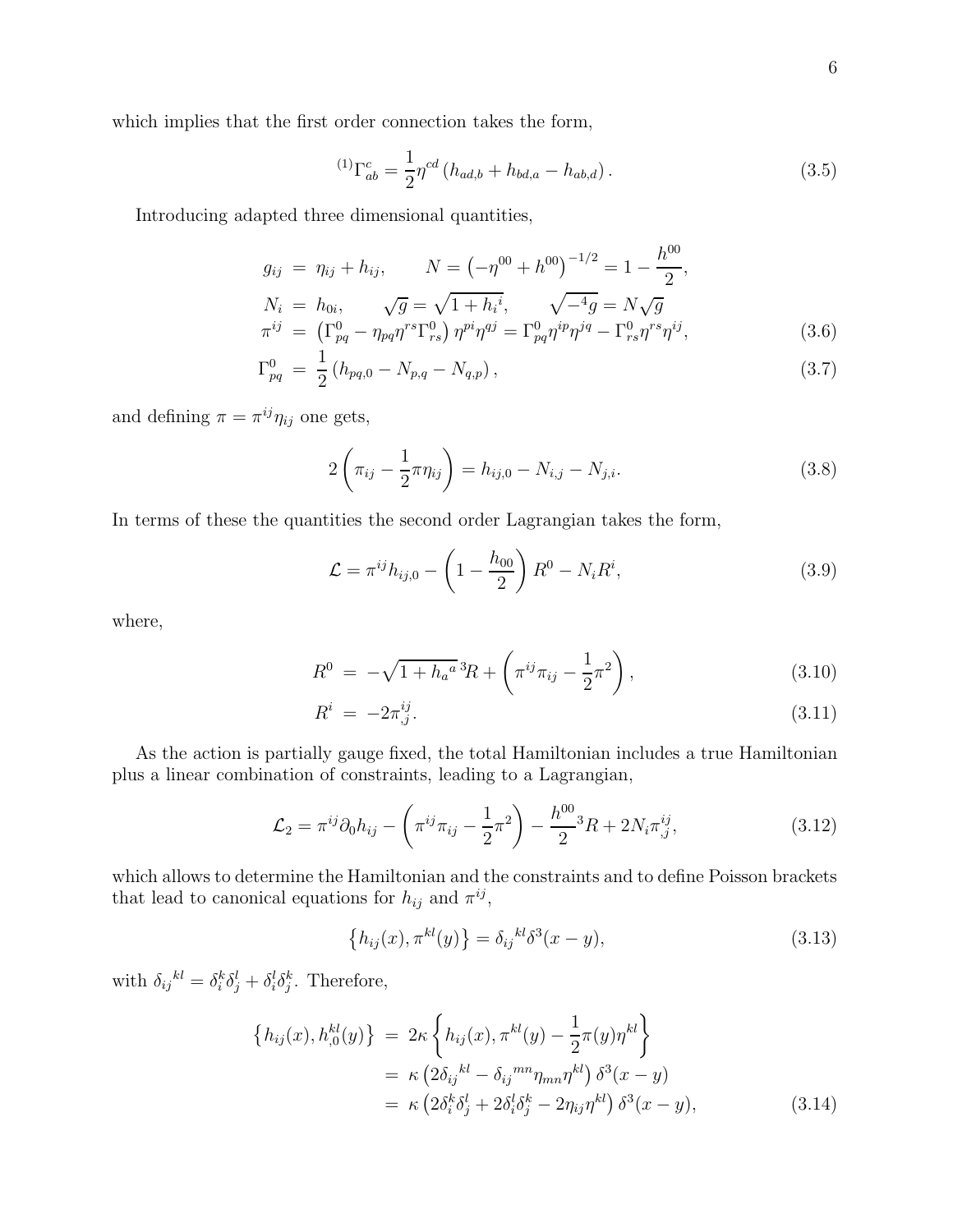To compute the Poisson brackets between intrinsic Riemann tensors, we use Riemann normal coordinates  $x^a$  around a point  $p_0$ . Given an intrinsic path  $y^{\alpha}(s)$  the corresponding curve in Riemann normal coordinates is  $\gamma^a(y, R)$ . We are interested in computing the Poisson bracket between the components of Riemann tensors in  $p_0$  and p.



FIG. 2: The Riemann normal coordinates used in the computations of the Poisson brackets.

So we have an intrinsic path and we know the Riemann tensor at  $p_0$ . The metric there is flat and the connection vanishes. In a neighborhood of that point we work in Riemann normal coordinates, and we wish to relate the Riemann tensor in such coordinates at p with the intrinsic Riemann tensor there.

We have the curves  $y^{\alpha} = s u^{\alpha}$  with  $u^{\alpha}$  a unitary vector at  $p_0$  and s the geodesic distance. In Riemann normal coordinates they have the same expression,  $x^a = su^a$  (we are using Latin letters for the Riemann coordinates and Greek letters for the intrinsic ones). The metric at  $p_0$  is flat and the tetrads are  $e^a_\alpha = \delta^a_\alpha$ , and  $e^\alpha_a = \delta^a_a$ . The tetrads at p are given by the parallel transport (see [\[10\]](#page-21-2)),

$$
e_a^{(\alpha)}(p) = \delta_a^{\alpha} + \frac{1}{s} \int_0^{s_p} d\sigma \int_0^{\sigma} d\sigma' \sigma' e_b^{(\alpha)} R^b{}_{cda} u^c u^d
$$
  
=  $\delta_a^{(\alpha)} + \frac{1}{s} \int_0^{s_p} d\sigma \int_0^{\sigma} d\sigma' \sigma' u^c u^d + O(R^2) = O(s_p^4)$ , (3.15)

and

$$
R_{\alpha\beta\gamma\delta} \left( \pi^{p_o}_o \circ \pi^p_{p_o} \right) = e^a_\alpha e^b_\beta e^c_\gamma e^d_\delta R_{abcd} \left( x = u s_p \right), \tag{3.16}
$$

where the tetrads are evaluated at  $(\pi^{p_o}_{\rho} \circ \pi^{p}_{p_o})$ . Defining the linearized tetrad at that point,  $e^a_\alpha = \delta^a_\alpha + \delta e^a_\alpha$ , we wish to compute the Poisson bracket between the Riemann tensor at p and  $p_0$  in intrinsic coordinates,

<span id="page-7-0"></span>
$$
\{R_{\mu\nu\lambda\rho}(\pi_o^{p_0}), R_{\alpha\beta\gamma\delta}(\pi_0^{p_0} \circ \pi_{p_0}^p)\}.
$$
 (3.17)

Notice that we are restricting ourselves to paths going to  $p$  and  $p_0$  that are continuations of each other. One could have reached  $p$  and  $p_0$  by different paths. Such a calculation can be inferred from the present one by adding additional loops to the paths. However, all the relevant information for the general computation is present in the one shown in equation [\(3.17\)](#page-7-0) so we will concentrate on it.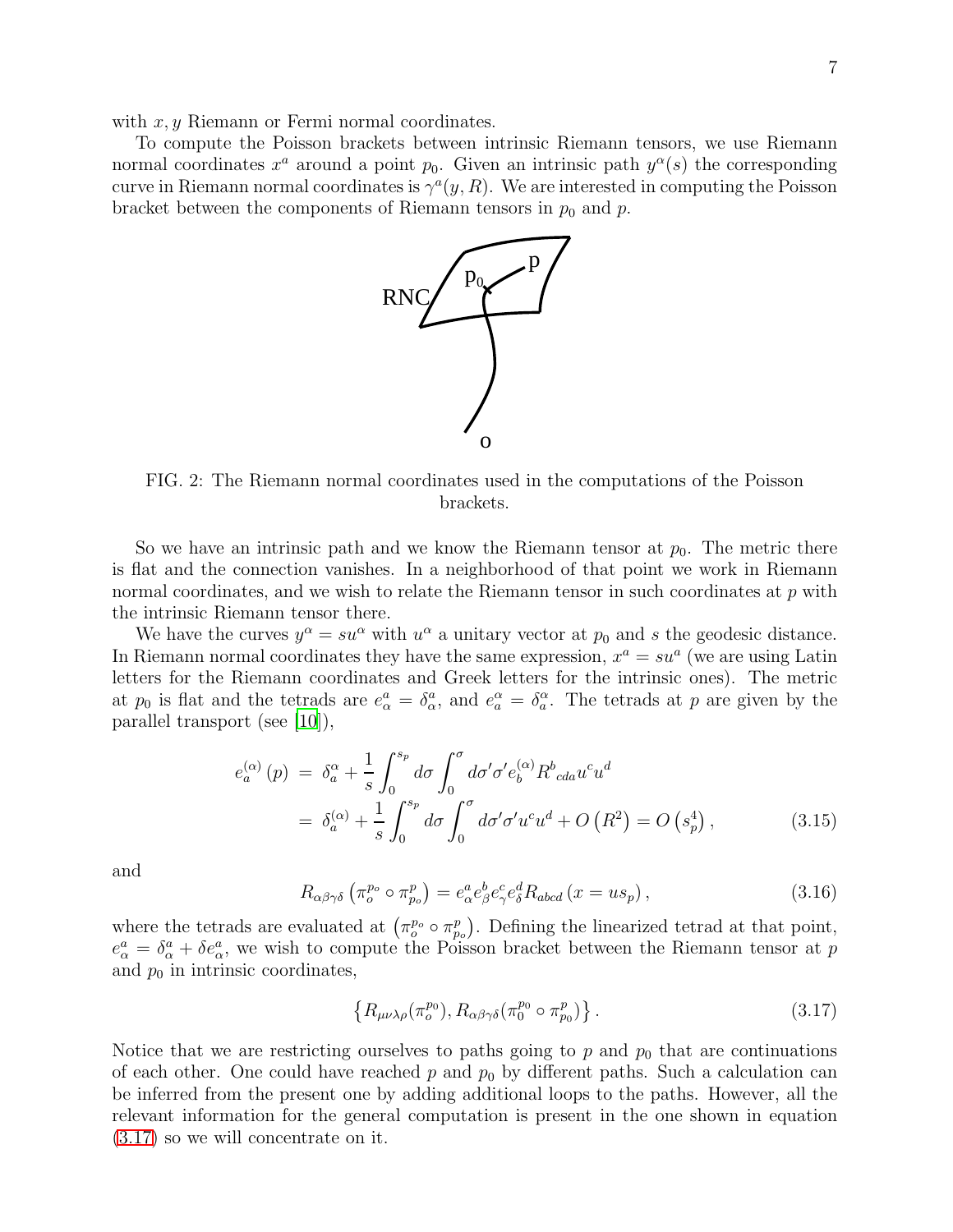Given that at  $p_0$  the intrinsic and Riemann normal coordinates coincide, we have,

$$
R_{\mu\nu\lambda\rho}(\pi_o^{p_0}) = \delta_\mu^m \delta_\nu^n \delta_\lambda^l \delta_\rho^r R_{mnlr}(p_0). \tag{3.18}
$$

Also, given that and the expansion of the tetrads, we get,

<span id="page-8-3"></span>
$$
R_{\alpha\beta\gamma\delta}(\pi^{p_0}_{o} \circ \pi^{p}_{p_0}) = \delta^a_{\alpha} \delta^b_{\beta} \delta^c_{\gamma} \delta^d_{\delta} R_{abcd}(p) + e^a_{\alpha} \delta^b_{\beta} \delta^c_{\gamma} \delta^d_{\delta} R_{abcd}(p) + \dots \tag{3.19}
$$

where the dots mean the repetition of the same construction for the other indices

With this we can reduce the computation of the Poisson bracket of the Riemann tensor in intrinsic coordinates to that in Riemann normal coordinates using the Poisson brackets we already presented. We will discuss this in the following section.

#### <span id="page-8-2"></span><span id="page-8-0"></span>IV. EXPLICIT COMPUTATION

#### <span id="page-8-1"></span>A. General Poisson bracket to be computed

We would like to compute two fundamental non-trivial Poisson brackets. The first one, which we call  $P_1$ , involves the Riemann tensor with one zeroth index and the Riemann tensor with spatial indices. The second one, which we denote by  $P_2$ , involves two Riemann tensors with one zeroth components. The other Poisson brackets can be readily derived from these ones using the equations of motion as they involve second time derivatives. As is usual in Poisson bracket computations, it is convenient to smear the functions, at least for one of the terms, we do so with a test function  $\phi(y)$ ,

$$
P_{1} = \left\{ R_{0IJK}(x), \int d^{3}y \, \phi(y) R_{ABCD}(y) + \int d^{3}y \, \phi(y) \, \delta e_{A}{}^{m}(y) R_{mBCD}(y) + \int d^{3}y \, \phi(y) \, \delta e_{B}{}^{m}(y) R_{AmCD}(y) + \int d^{3}y \, \phi(y) \, \delta e_{C}{}^{m}(y) R_{ABCD}(y) + \int d^{3}y \, \phi(y) \, \delta e_{D}{}^{m}(y) R_{ABCm}(y) \right\},
$$
\n(4.1)

and

$$
P_2 = \left\{ R_{0IJK}(x), \int d^3y \, \phi(y) \, R_{0BCD}(y) + \int d^3y \, \phi(y) \, \delta e_B{}^m(y) \, R_{0mCD}(y) + \int d^3y \, \phi(y) \, \delta e_B{}^m(y) \, R_{0mCD}(y) + \int d^3y \, \phi(y) \, \delta e_C{}^m(y) \, R_{0BmD}(y) + \int d^3y \, \phi(y) \, \delta e_D{}^m(y) \, R_{0BCm}(y) \right\},
$$
(4.2)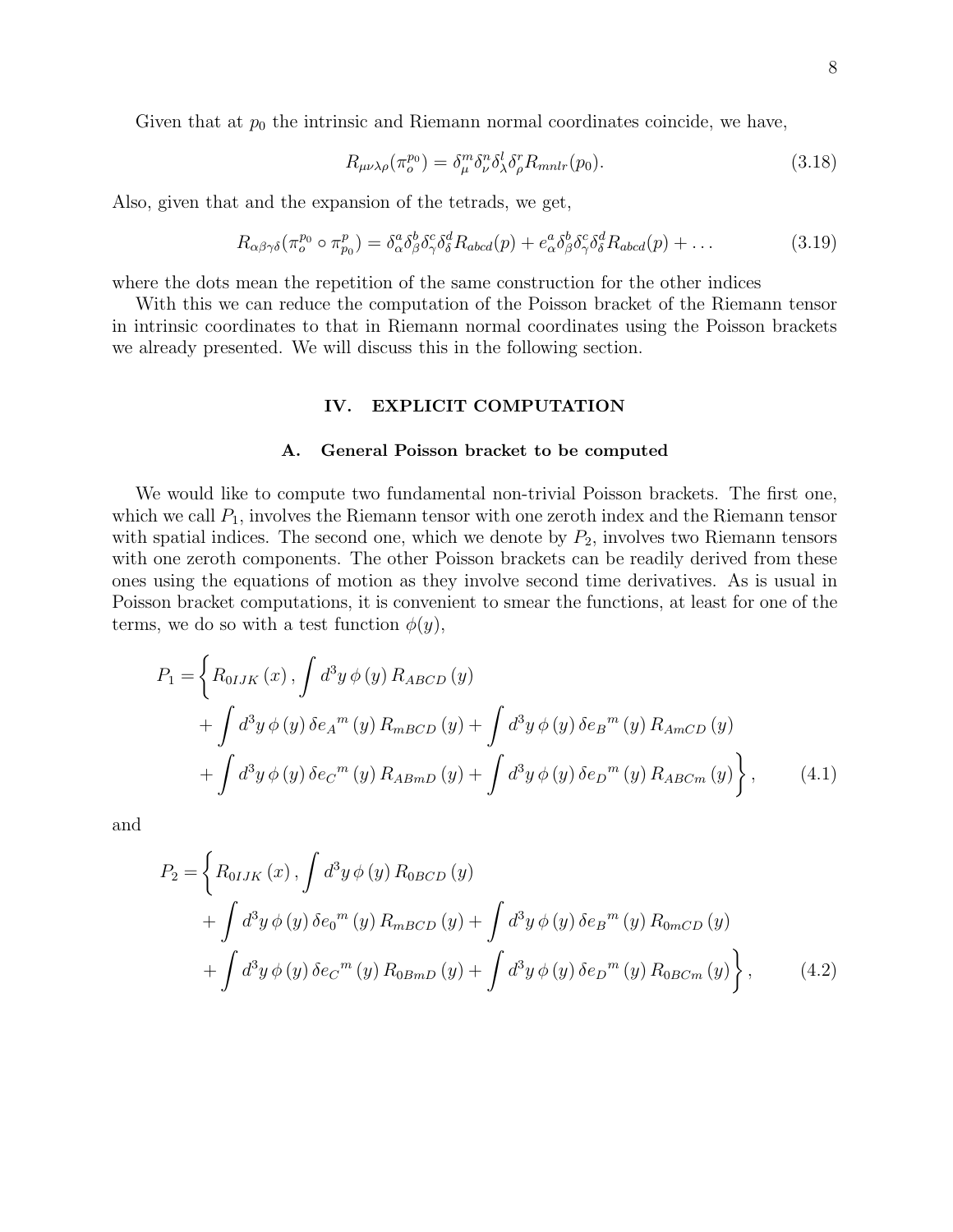where  $A, B, C, \ldots$  are spatial indices while  $a, b, c, \ldots$  are spacetime indices, both in Riemann normal coordinates. These two brackets can be considered as special cases of

$$
P = \left\{ R_{0IJK}(x), \int d^3y \phi(y) R_{aBCD}(y) + \int d^3y \phi(y) \delta e_B{}^m(y) R_{amCD}(y) + \int d^3y \phi(y) \delta e_B{}^m(y) R_{amCD}(y) + \int d^3y \phi(y) \delta e_C{}^m(y) R_{aBmD}(y) + \int d^3y \phi(y) \delta e_D{}^m(y) R_{aBCm}(y) \right\}.
$$
 (4.3)

Using the notations introduced by Mandelstam,

$$
A_{i \leftrightarrow j} f_{ij} = f_{ij} - f_{ji}, \tag{4.4}
$$

$$
\underset{a \leftrightarrow b}{S} F_{ab} = F_{ab} + F_{ba} - \eta_{ab} F_r^r,\tag{4.5}
$$

it can be written as

$$
P = \int d^{3}y \, \phi(y) \{ R_{0IJK}(x), R_{aBCD}(y) \} - \int_{a \leftrightarrow B} d^{3}y \, \phi(y) \{ R_{0IJK}(x), \delta e_{B}^{m}(y) R_{macD}(y) \} - \int_{C \leftrightarrow D} d^{3}y \, \phi(y) \{ R_{0IJK}(x), \delta e_{D}^{m}(y) R_{mcab}(y) \},
$$
(4.6)

or, expanding the products,

<span id="page-9-0"></span>
$$
P = \int d^{3}y \, \phi(y) \, \{R_{0IJK}(x), R_{aBCD}(y)\}
$$
  
\n
$$
- \, A_{a \leftrightarrow B} \int d^{3}y \, \phi(y) \, \{R_{0IJK}(x), \delta e_{B}{}^{m}(y)\} \, R_{maCD}(y)
$$
  
\n
$$
- \, A_{a \leftrightarrow B} \int d^{3}y \, \phi(y) \, \delta e_{B}{}^{m}(y) \, \{R_{0IJK}(x), R_{maCD}(y)\}
$$
  
\n
$$
- \, A_{C \leftrightarrow D} \int d^{3}y \, \phi(y) \, \{R_{0IJK}(x), \delta e_{D}{}^{m}(y)\} \, R_{mCaB}(y)
$$
  
\n
$$
- \, A_{C \leftrightarrow D} \int d^{3}y \, \phi(y) \, \delta e_{D}{}^{m}(y) \, \{R_{0IJK}(x), R_{mCaB}(y)\} \, . \tag{4.7}
$$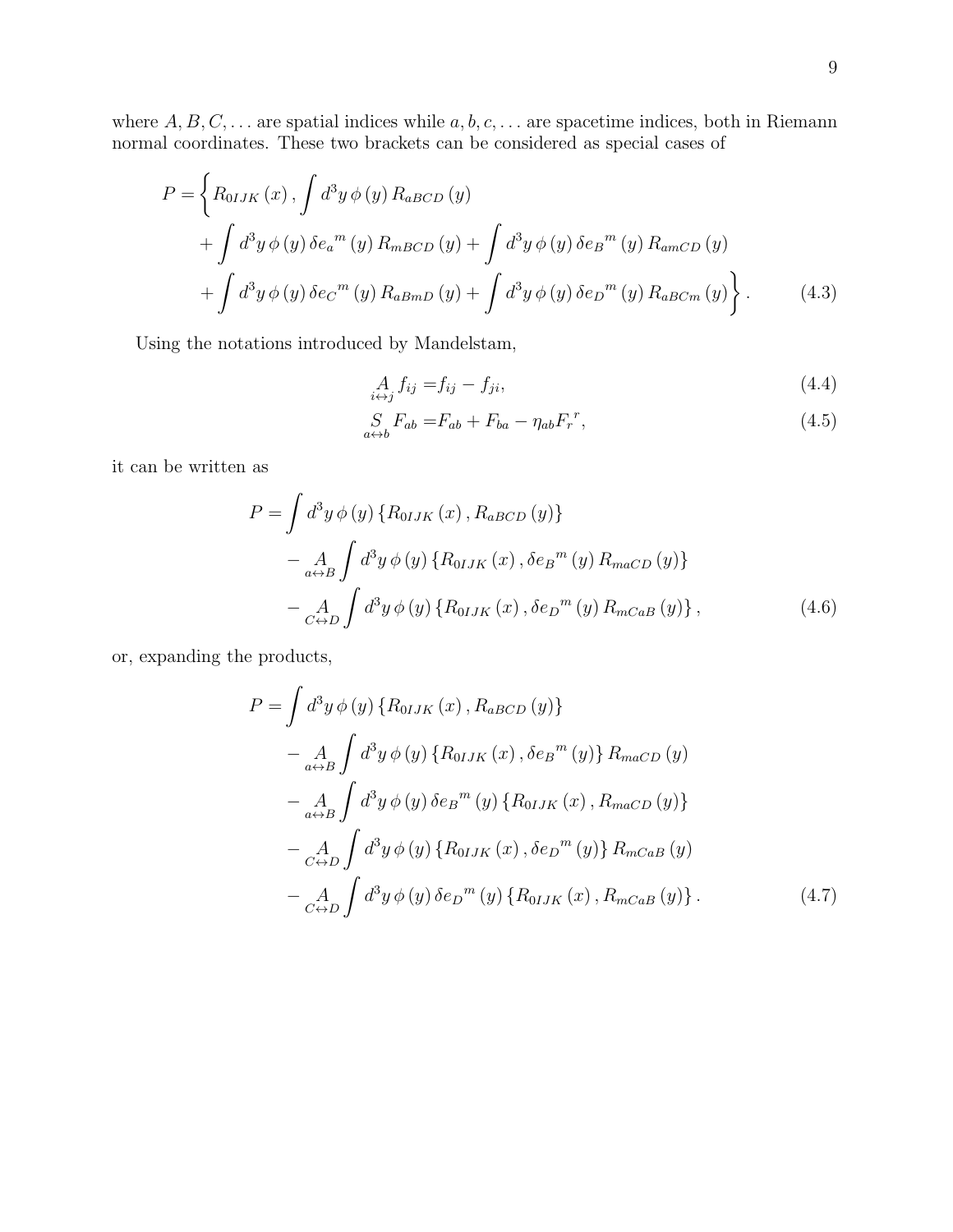

<span id="page-10-3"></span>FIG. 3: The path that defines the Mandelstam derivative,  $\pi_E = \pi_o^x \circ \delta u$ 

Hence, in principle we need to compute the following Poisson brackets,

$$
\Theta_{1} = \{R_{0IJK}(x), R_{ABCD}(y)\},\tag{4.8}
$$

<span id="page-10-5"></span><span id="page-10-4"></span><span id="page-10-1"></span>
$$
\Theta_2 = \{ R_{0IJK}(x), R_{0BCD}(y) \},\tag{4.9}
$$
\n
$$
\Theta = \{ R_{0IJK}(x), R_{0BCD}(y) \},\tag{4.10}
$$

$$
\Theta_3 = \{ R_{0IJK} (x), R_{0B0D} (y) \}, \tag{4.10}
$$

$$
\Theta_4 = \left\{ R_{0IJK} \left( x \right), \delta e_B{}^M \left( y \right) \right\},\tag{4.11}
$$

$$
\Theta_{5} = \left\{ R_{0IJK} (x), \delta e_{B}^{0} (y) \right\}, \tag{4.12}
$$

<span id="page-10-6"></span><span id="page-10-2"></span>
$$
\Theta_6 = \left\{ R_{0IJK} (x), \delta e_0^0 (y) \right\},\tag{4.13}
$$

$$
\Theta_7 = \left\{ R_{0IJK} \left( x \right), \delta e_0^M \left( y \right) \right\} \tag{4.14}
$$

to get to the final results. Now we compute the terms [\(4.8\)](#page-10-1) to [\(4.14\)](#page-10-2) and then substitute them into [\(4.7\)](#page-9-0) to find the Poisson brackets.

#### <span id="page-10-0"></span>B. Relation between partial and Mandelstam derivatives

The expressions we have involve partial derivatives, which correspond to Riemann normal coordinates in the calculations we are interested in. We need to translate those into path dependent derivatives like the Mandelstam derivatives we discussed in our previous paper. Here we briefly recall the definition of such derivatives (for more details see for instance [\[11\]](#page-21-3)). Given a path dependent function  $\Psi(\pi_o^x)$  and a vector  $u^{\alpha}$ , the Mandelstam derivative is obtained by considering its change when the path is extended from x to  $x + \epsilon u$  through an infinitesimal path  $\delta u$  shown in figure [\(3\)](#page-10-3),

$$
\Psi(\pi_o^x \circ \delta u) = (1 + \epsilon u^\alpha D_\alpha) \Psi(\pi_o^x). \tag{4.15}
$$

In our case we need to adapt this definition to the situation we wish to consider, illustrated in figure [\(4\)](#page-11-1). Notice that although it appears similar to [\(3\)](#page-10-3) we need to take into account that  $w^{\alpha}$  is rotated since the Mandelstam derivative must be referred to the frame parallel transported along a geodesic from x to y with  $u^{\alpha} = y^{\alpha} - x^{\alpha}$ .

This yields,

$$
\frac{\partial}{\partial y^a} = D_a^y - \frac{1}{6} R_{bac}{}^n \left( y^b - x^b \right) \left( y^c - x^c \right) D_n^y,\tag{4.16}
$$

where by  $D_a^y$  we denote the Mandelstam derivative acting at point y.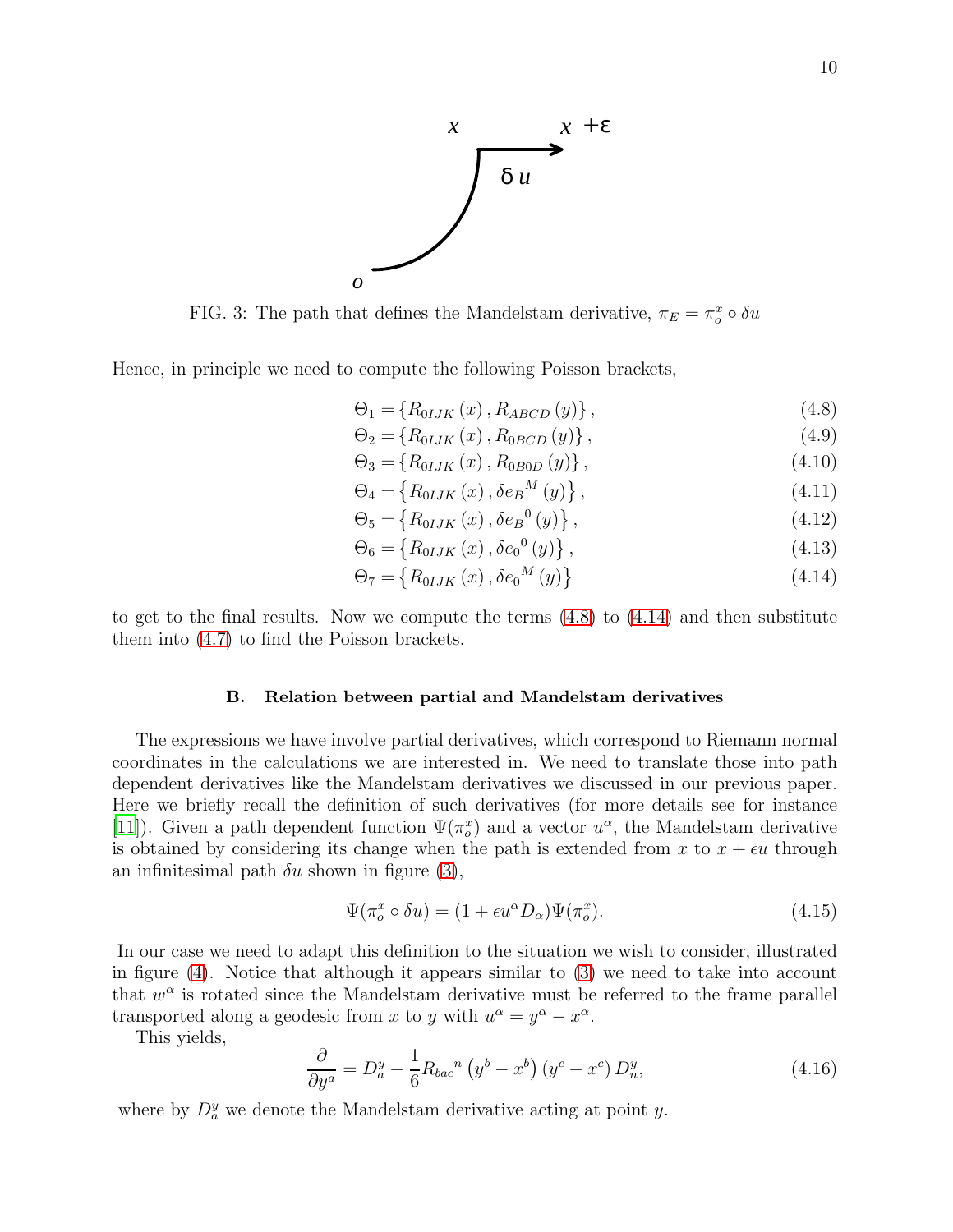

<span id="page-11-1"></span>FIG. 4: The quantities involved in the Mandelstam derivative applied to our case.

Hence for the time derivatives we have

$$
\frac{\partial}{\partial y^0} = D_0^y - \frac{1}{6} R_{b0c}^n \left( y^b - x^b \right) \left( y^c - x^c \right) D_n^y, \tag{4.17}
$$

$$
\frac{\partial}{\partial x^0} = D_0^x - \frac{1}{6} R_{b0c}^n (x^b - x^b) (x^c - x^c) D_n^x = D_0^x.
$$
 (4.18)

and we also get a relationship we will need in future computations:

<span id="page-11-3"></span>
$$
\frac{\partial}{\partial x^J} \frac{\partial}{\partial y^c} \frac{\partial}{\partial y^a} = D^x_J D^y_c D^y_a + \frac{1}{6} R_{Jac}^n D^y_n. \tag{4.19}
$$

<span id="page-11-5"></span><span id="page-11-4"></span><span id="page-11-2"></span><span id="page-11-0"></span>C. Terms 
$$
\Theta_1
$$
 -  $\Theta_3$ 

The terms  $(4.8)-(4.10)$  $(4.8)-(4.10)$  become

$$
\Theta_{1} = A_{J \leftrightarrow KC \leftrightarrow D} \left\{ \frac{\partial}{\partial x^{J}} \frac{\partial}{\partial x^{[I}} h_{0]K} (x) , \frac{\partial}{\partial y^{C}} \frac{\partial}{\partial y^{[B}} h_{A]D} (y) \right\},
$$
(4.20)

$$
\Theta_{2} = A_{J \leftrightarrow KC \leftrightarrow D} \left\{ \frac{\partial}{\partial x^{J}} \frac{\partial}{\partial x^{[I}} h_{0]K} (x) , \frac{\partial}{\partial y^{C}} \frac{\partial}{\partial y^{[B}} h_{0]D} (y) \right\},
$$
(4.21)

$$
\Theta_{3} = A_{J \leftrightarrow K0' \leftrightarrow D} \left\{ \frac{\partial}{\partial x^{J}} \frac{\partial}{\partial x^{[I}} h_{0]K} (x) , \frac{\partial}{\partial y^{0'}} \frac{\partial}{\partial y^{[B}} h_{0]D} (y) \right\},
$$
(4.22)

where in the last term we distinguish the  $0'$  index that is being interchanged with  $D$  from other 0 indices.

The Poisson bracket in term [\(4.20\)](#page-11-2) can be written as

$$
\Theta_{1} = \left\{ \frac{\partial}{\partial x^{J}} \frac{\partial}{\partial x^{[I}} h_{0]K}(x), \frac{\partial}{\partial y^{C}} \frac{\partial}{\partial y^{[B}} h_{A]D}(y) \right\}.
$$
 (4.23)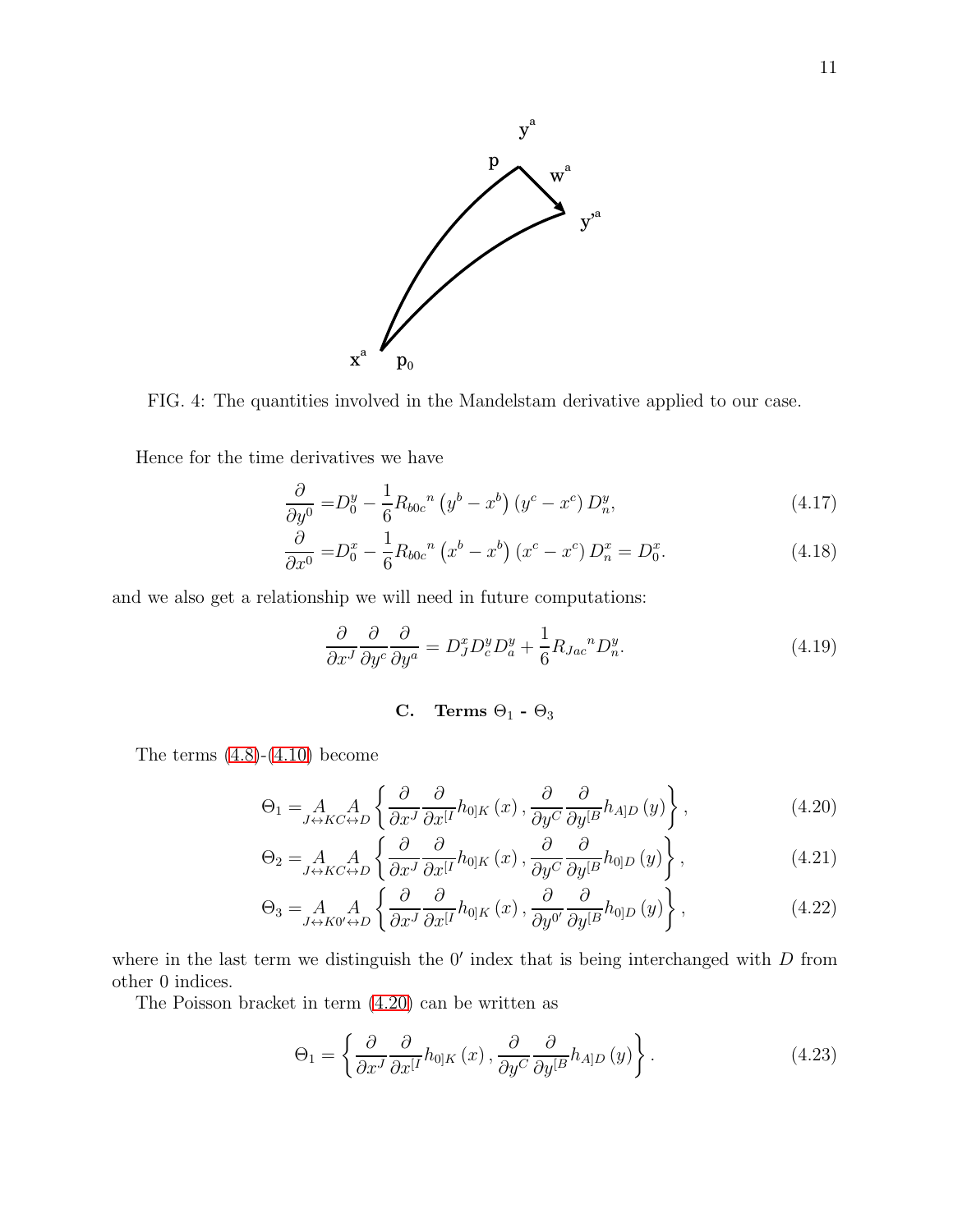Using the Poisson bracket in Riemann normal coordinates [\(3.14\)](#page-6-0) one can easily obtain,

$$
\begin{aligned} \left\{ \frac{\partial}{\partial x^{0}} h_{IK}(x), h_{bd}(y) \right\} &= -2\kappa \left( \eta_{bI} \eta_{dK} + \eta_{bK} \eta_{dI} - \eta_{bd} \eta_{IK} \right) \delta^{(3)} \left( y - x \right) \\ &= -2\kappa \int_{I \leftrightarrow K} \eta_{bK} \eta_{dI} \delta^{(3)} \left( y - x \right), \end{aligned} \tag{4.24}
$$

noticing that the lapse and shift commute with the canonical variables.

With these expressions we have,

<span id="page-12-0"></span>
$$
\Theta_1 = -\frac{\kappa}{2} A_{\leftrightarrow BC \leftrightarrow DJ \leftrightarrow K I \leftrightarrow K} \frac{\partial}{\partial x^J} \frac{\partial}{\partial y^C} \frac{\partial}{\partial y^A} \left[ \eta_{BI} \eta_{DK} \delta^{(3)}(y-x) \right]. \tag{4.25}
$$

However, in terms of Mandelstam derivatives, using [\(4.19\)](#page-11-3), we get

$$
\frac{\partial}{\partial x^J} \frac{\partial}{\partial y^c} \frac{\partial}{\partial y^a} \delta^{(3)}(y-x) = D^x_J D^y_c D^y_a \delta^{(3)}(y-x) + \frac{1}{6} R_{Jac}{}^n D^y_a \delta^{(3)}(y-x) \,. \tag{4.26}
$$

Using this in [\(4.25\)](#page-12-0) yields

$$
\Theta_{1} = -\frac{\kappa}{2} \underset{A \leftrightarrow BC \leftrightarrow DJ \leftrightarrow KI \leftrightarrow K}{A} \underset{A \leftrightarrow BC}{A} \underset{S}{S} \underset{D_{J}^{T} D_{C}^{y} D_{A}^{y}}{D_{C}^{T} D_{A}^{y}} \left[ \eta_{BI} \eta_{DK} \delta^{(3)} \left( y - x \right) \right] - \frac{\kappa}{12} \underset{A \leftrightarrow BC \leftrightarrow DJ \leftrightarrow KI \leftrightarrow K}{A} \underset{A \leftrightarrow K}{A} \underset{S}{S} \underset{R}{R} \underset{M \leftrightarrow K}{B} \eta_{D_{R}^{y}} \left[ \eta_{BI} \eta_{DK} \delta^{(3)} \left( y - x \right) \right]. \tag{4.27}
$$

It should be noted that in this expression the arguments of the Dirac delta are really the paths going from  $o$  to  $x$  and  $y$  so that the Mandelstam derivative can act on them. We keep the usual notation  $\delta^{(3)}(x-y)$  as a shorthand in this and future similar expressions.

The Poisson bracket in term [\(4.21\)](#page-11-4) can be written as

$$
\Theta_{2} = \left\{ \frac{\partial}{\partial x^{J}} \frac{\partial}{\partial x^{[I}} h_{0]K}(x), \frac{\partial}{\partial y^{C}} \frac{\partial}{\partial y^{[B}} h_{0]D}(y) \right\}
$$
(4.28)

and one can check that it vanishes.

For the  $\Theta_3$  term, [\(4.22\)](#page-11-5), we have

$$
\Theta_{3} = \underset{J \leftrightarrow K0' \leftrightarrow D}{A} \left\{ \frac{\partial}{\partial x^{J}} \frac{\partial}{\partial x^{[I}} h_{0]K} (x) \, , \frac{\partial}{\partial y^{0'}} \frac{\partial}{\partial y^{[B}} h_{0]D} (y) \right\}.
$$
 (4.29)

So we get

$$
\Theta_{3} = \frac{\kappa}{2} \sum_{J \leftrightarrow K I \leftrightarrow K} S_{K} \eta^{CF} \frac{\partial}{\partial x^{J}} \frac{\partial}{\partial y^{F}} \frac{\partial}{\partial y^{B}} \eta_{CI} \eta_{DK} \delta^{(3)} (y - x) \n- \frac{\kappa}{2} \sum_{J \leftrightarrow K I \leftrightarrow K} S_{K} \eta^{CF} \frac{\partial}{\partial x^{J}} \frac{\partial}{\partial y^{F}} \frac{\partial}{\partial y^{C}} \eta_{BI} \eta_{DK} \delta^{(3)} (y - x) \n+ \frac{\kappa}{2} \sum_{J \leftrightarrow K I \leftrightarrow K} S_{K} \eta^{CF} \frac{\partial}{\partial x^{J}} \frac{\partial}{\partial y^{F}} \frac{\partial}{\partial y^{D}} \eta_{BI} \eta_{CK} \delta^{(3)} (y - x) \n- \frac{\kappa}{2} \sum_{J \leftrightarrow K I \leftrightarrow K} S_{K} \eta^{cd} \frac{\partial}{\partial x^{J}} \frac{\partial}{\partial y^{D}} \frac{\partial}{\partial y^{B}} \eta_{CI} \eta_{dK} \delta^{(3)} (y - x).
$$
\n(4.30)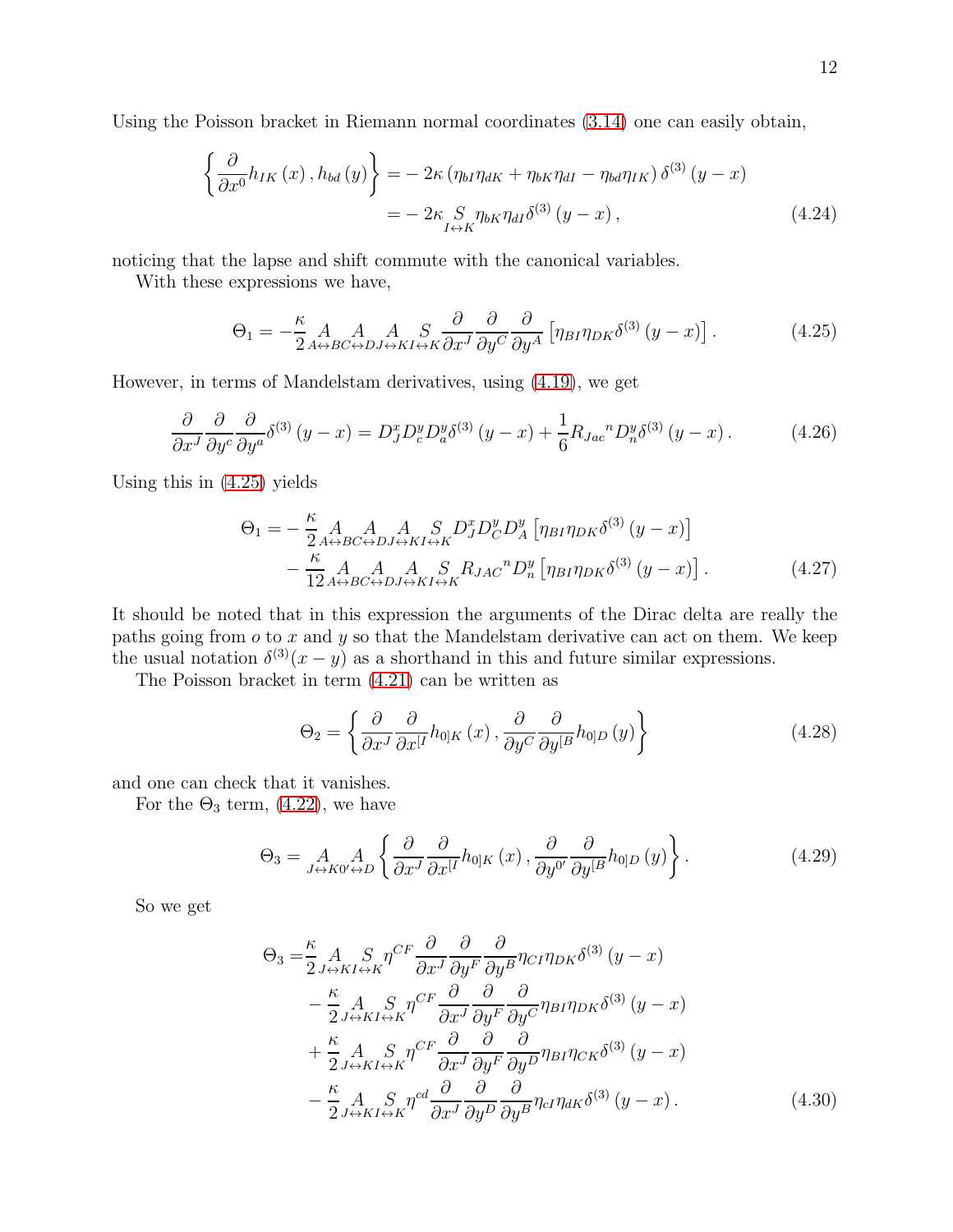Using [\(4.19\)](#page-11-3) in above, we get, in terms of paths,

$$
\Theta_{3} = \frac{\kappa}{2} \int_{J \leftrightarrow K I \leftrightarrow K} S_{K} \eta^{CF} D_{J}^{x} D_{F}^{y} D_{B}^{y} \left[ \eta_{CI} \eta_{DK} \delta^{(3)} \left( y - x \right) \right] \n- \frac{\kappa}{2} \int_{J \leftrightarrow K I \leftrightarrow K} S_{K} \eta^{CF} D_{J}^{x} D_{F}^{y} D_{C}^{y} \left[ \eta_{BI} \eta_{DK} \delta^{(3)} \left( y - x \right) \right] \n+ \frac{\kappa}{2} \int_{J \leftrightarrow K I \leftrightarrow K} S_{K} \eta^{CF} D_{J}^{x} D_{F}^{y} D_{D}^{y} \left[ \eta_{BI} \eta_{CK} \delta^{(3)} \left( y - x \right) \right] \n- \frac{\kappa}{2} \int_{J \leftrightarrow K I \leftrightarrow K} S_{K} \eta^{cd} D_{J}^{x} D_{D}^{y} D_{B}^{y} \left[ \eta_{CI} \eta_{dK} \delta^{(3)} \left( y - x \right) \right] \n+ \frac{\kappa}{12} \int_{J \leftrightarrow K I \leftrightarrow K} S_{K} \eta^{CF} R_{JBF}^{n} D_{n}^{y} \left[ \eta_{CI} \eta_{DK} \delta^{(3)} \left( y - x \right) \right] \n- \frac{\kappa}{12} \int_{J \leftrightarrow K I \leftrightarrow K} S_{K} \eta^{CF} R_{JCF}^{n} D_{n}^{y} \left[ \eta_{BI} \eta_{DK} \delta^{(3)} \left( y - x \right) \right] \n+ \frac{\kappa}{12} \int_{J \leftrightarrow K I \leftrightarrow K} S_{K} \eta^{CF} R_{JDF}^{n} D_{n}^{y} \left[ \eta_{BI} \eta_{CK} \delta^{(3)} \left( y - x \right) \right] \n- \frac{\kappa}{12} \int_{J \leftrightarrow K I \leftrightarrow K} S_{K} \eta^{cd} R_{JBD}^{n} D_{n}^{y} \left[ \eta_{CI} \eta_{dK} \delta^{(3)} \left( y - x \right) \right]. \tag{4.31}
$$

This contains second derivatives of the metric and therefore requires the equations of motion, which we assume are in vacuum. Hence, we get,

$$
\Theta_{3} = \frac{\kappa}{2} \int_{J \leftrightarrow K I \leftrightarrow K} S_{K} \eta^{CF} D_{J}^{x} D_{F}^{y} D_{B}^{y} \left[ \eta_{CI} \eta_{DK} \delta^{(3)} \left( y - x \right) \right] \n- \frac{\kappa}{2} \int_{J \leftrightarrow K I \leftrightarrow K} S_{K} \eta^{CF} D_{J}^{x} D_{F}^{y} D_{C}^{y} \left[ \eta_{BI} \eta_{DK} \delta^{(3)} \left( y - x \right) \right] \n+ \frac{\kappa}{2} \int_{J \leftrightarrow K I \leftrightarrow K} S_{K} \eta^{CF} D_{J}^{x} D_{F}^{y} D_{D}^{y} \left[ \eta_{BI} \eta_{CK} \delta^{(3)} \left( y - x \right) \right] \n- \frac{\kappa}{2} \int_{J \leftrightarrow K I \leftrightarrow K} S_{K} \eta^{cd} D_{J}^{x} D_{D}^{y} D_{B}^{y} \left[ \eta_{CI} \eta_{dK} \delta^{(3)} \left( y - x \right) \right] \n+ \frac{\kappa}{12} \int_{J \leftrightarrow K I \leftrightarrow K} S_{K} \eta^{CF} R_{JBF}^{n} D_{n}^{y} \left[ \eta_{CI} \eta_{DK} \delta^{(3)} \left( y - x \right) \right] \n- \frac{\kappa}{12} \int_{J \leftrightarrow K I \leftrightarrow K} S_{K} \eta^{CF} R_{JCF}^{n} D_{n}^{y} \left[ \eta_{BI} \eta_{DK} \delta^{(3)} \left( y - x \right) \right] \n+ \frac{\kappa}{12} \int_{J \leftrightarrow K I \leftrightarrow K} S_{K} \eta^{CF} R_{JDF}^{n} D_{n}^{y} \left[ \eta_{BI} \eta_{CK} \delta^{(3)} \left( y - x \right) \right] \n- \frac{\kappa}{12} \int_{J \leftrightarrow K I \leftrightarrow K} S_{K} \eta^{cd} R_{JBD}^{n} D_{n}^{y} \left[ \eta_{CI} \eta_{dK} \delta^{(3)} \left( y - x \right) \right]. \tag{4.32}
$$

# <span id="page-13-0"></span>D. Terms  $\Theta_4$  -  $\Theta_7$

In this case, we note that

$$
\delta e_a{}^m = \frac{1}{s} \int_0^s d\sigma \int_0^\sigma d\sigma' \sigma' R^m{}_{cda} u^c u^d(y'),\tag{4.33}
$$

where  $y'^a = y^a + (\sigma' - \sigma) u^a$  and  $u^a = (y^a - x^a) / \sigma$ .

If we now expand  $R^{m'}_{cda}$  around y, with,  $y^{l'} = y^{l} + (\sigma' - \sigma) u^{l} = y^{l} + \epsilon^{l}$ , we get,

$$
R^{m}{}_{cda}(y') = R^{m}{}_{cda}(y) + \partial_{h}R^{m}{}_{cda}(y)\epsilon^{h} + \mathcal{O}\left(\epsilon^{2}\right),\tag{4.34}
$$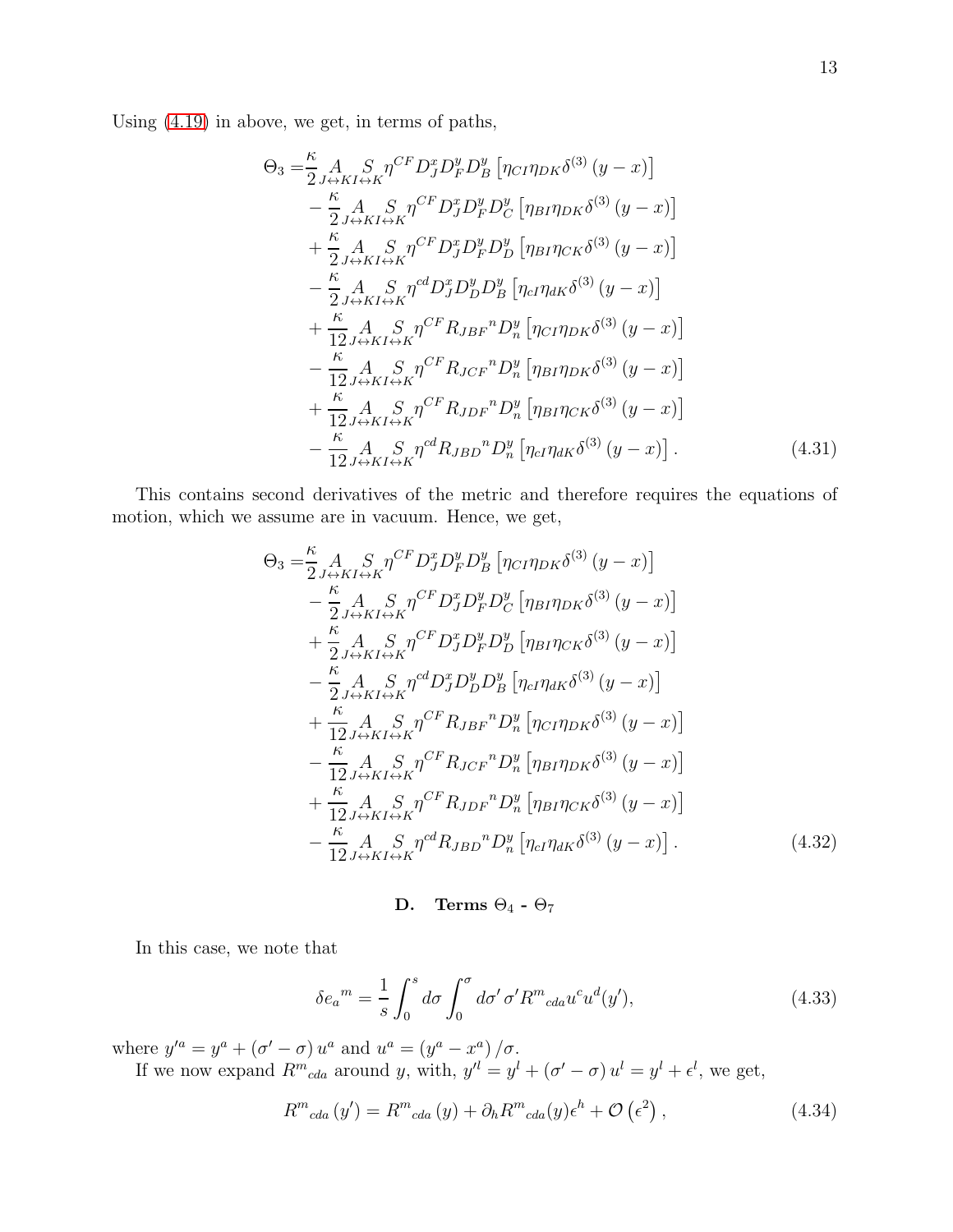which yields  $\delta e_a^m$  as

$$
\delta e_a{}^m \approx \frac{1}{s} \int_0^s d\sigma \int_0^{\sigma} d\sigma' \sigma' \left( R^m{}_{cda} (y) + \partial_h R^m{}_{cda} |_{y} \epsilon^h + \partial_j \partial_h R^m{}_{cda} |_{y} \epsilon^h \epsilon^j \right) u^c u^d
$$
  
\n
$$
= R^m{}_{cda} (y) u^c u^d \left( \frac{1}{s} \int_0^s d\sigma \int_0^{\sigma} d\sigma' \sigma' \right)
$$
  
\n
$$
= \frac{1}{6} R^m{}_{cda} (y) (y^c - x^c) (y^d - x^d)
$$
\n(4.35)

where we neglect terms of higher order in epsilon and we have also used

<span id="page-14-1"></span><span id="page-14-0"></span>
$$
\frac{1}{s^3} \int_0^s d\sigma \int_0^{\sigma} d\sigma' \sigma' = \frac{1}{s^3} \frac{1}{6} s^3 = \frac{1}{6}.
$$
 (4.36)

Hence, we can write

$$
\delta e_a{}^m \approx \frac{1}{6} R^m{}_{cda} (y) (y^c - x^c) (y^d - x^d)
$$
  

$$
\approx -\frac{1}{6} \eta^{mf} R_{DaCf} (y) (y^C - x^C) (y^D - x^D), \qquad (4.37)
$$

where we have assumed that the path going from  $x$  to  $y$  is spatial, so spatial indices need only be considered. Thus the Poisson brackets in  $(4.11)$  -  $(4.13)$  can be written as

$$
\{R_{0IJK}(x), \delta e_a{}^m(y)\} = -\frac{1}{6}\eta^{mf} \{R_{0IJK}(x), R_{DaCf}(y)\} (y^C - x^C) (y^D - x^D). \tag{4.38}
$$

Now we compute  $\Theta_4$  to  $\Theta_6$  using this expression.

The  $\Theta_4$  term corresponds to [\(4.38\)](#page-14-0) with  $m \to M$ ,  $a \to B$  and  $f \to F$ , where the last one is a consequence of  $\eta^{0I} = 0$  for the outside  $\eta^{mf}$ . Hence we have

$$
\Theta_{4} = \left\{ R_{0IJK} (x), \delta e_{B}{}^{M} (y) \right\} \n= -\frac{1}{6} \eta^{MF} \left\{ R_{0IJK} (x), R_{DBCF} (y) \right\} (y^{C} - x^{C}) (y^{D} - x^{D}) \n= -\frac{1}{6} \eta^{MF} \Theta_{1} \Big|_{D \to F, A \to D} (y^{C} - x^{C}) (y^{D} - x^{D}) \n= \eta^{MF} \frac{\kappa}{12} \left( A \frac{A}{D \leftrightarrow BC \leftrightarrow FJ \leftrightarrow KI \leftrightarrow K} B_{J}^{T} D_{C}^{y} D_{D}^{y} \left[ \eta_{BI} \eta_{FK} \delta^{(3)} (y - x) \right] \right) (y^{C} - x^{C}) (y^{D} - x^{D}) \n+ \eta^{MF} \frac{\kappa}{12 \cdot 6} \left( A \frac{A}{D \leftrightarrow BC \leftrightarrow FJ \leftrightarrow KI \leftrightarrow K} B_{JDC}{}^{n} D_{n}^{y} \left[ \eta_{BI} \eta_{FK} \delta^{(3)} (y - x) \right] \right) (y^{C} - x^{C}) (y^{D} - x^{D}),
$$
\n(4.39)

where we have used the expression [\(4.8\)](#page-10-1). The notation in  $\Theta_1$  means substituting D for F and A for D in it. We will use a similar notation in the following terms.

The  $\Theta_5$  term corresponds to [\(4.38\)](#page-14-0) with  $m \to 0$ ,  $a \to B$ , and as a consequence  $f \to 0$ .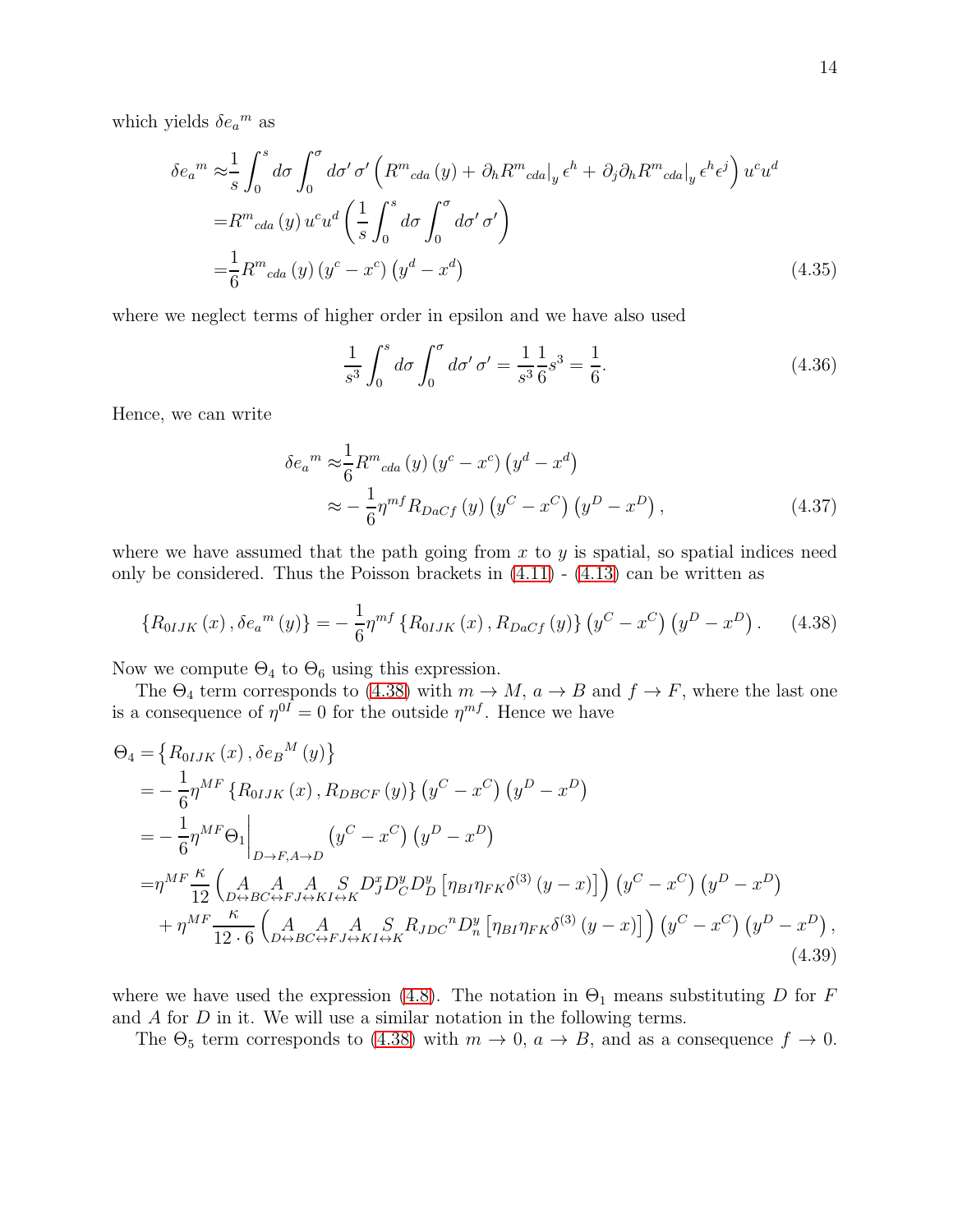Hence

$$
\Theta_{5} = \left\{ R_{0IJK}(x), \delta e_{B}^{0}(y) \right\} \n= -\frac{1}{6} \eta^{00} \left\{ R_{0IJK}(x), R_{DBC0}(y) \right\} (y^{C} - x^{C}) (y^{D} - x^{D}) \n= \frac{1}{6} \left\{ R_{0IJK}(x), R_{0CBD}(y) \right\} (y^{C} - x^{C}) (y^{D} - x^{D}) \n= \frac{1}{6} \Theta_{2} \Big|_{B \leftrightarrow C} (y^{C} - x^{C}) (y^{D} - x^{D}) \n= 0
$$
\n(4.40)

The  $\Theta_6$  term corresponds to [\(4.38\)](#page-14-0) with  $m \to 0$ ,  $a \to 0$ , and as a consequence  $f \to 0$ . Hence using [4.37](#page-14-1) we get

$$
\Theta_{6} = \{R_{0IJK}(x), \delta e_{0}^{0}(y)\}\
$$
  
= 
$$
\{R_{0IJK}(x), \frac{1}{6}R_{D0C0}(y)(y^{C} - x^{C})(y^{D} - x^{D})\}
$$
  
= 
$$
\frac{1}{6}(y^{C} - x^{C})(y^{D} - x^{D})\Theta_{3}\Big|_{B \to C}.
$$
 (4.41)

The  $\Theta_7$  term corresponds to [\(4.38\)](#page-14-0) with  $m \to M$ ,  $a \to 0$ , and as a consequence and  $f \rightarrow F$ . Hence using [4.37](#page-14-1) we get

$$
\Theta_{7} = \left\{ R_{0IJK} (x), \delta e_{0}{}^{M} (y) \right\} \n= -\frac{1}{6} \eta^{MF} (y^{C} - x^{C}) (y^{D} - x^{D}) \left\{ R_{0IJK} (x), R_{DOCF} (x) \right\} \n= \frac{1}{6} \eta^{MF} (y^{C} - x^{C}) (y^{D} - x^{D}) \Theta_{2} \Big|_{D \to F, B \to D} \n= 0
$$

### <span id="page-15-0"></span>V. FULL POISSON BRACKETS

Now that we have all the necessary terms, we put them together to get the first Poisson bracket  $(4.1)$ . Using  $(4.7)$ , and some of symmetries of A and S operators and the symmetries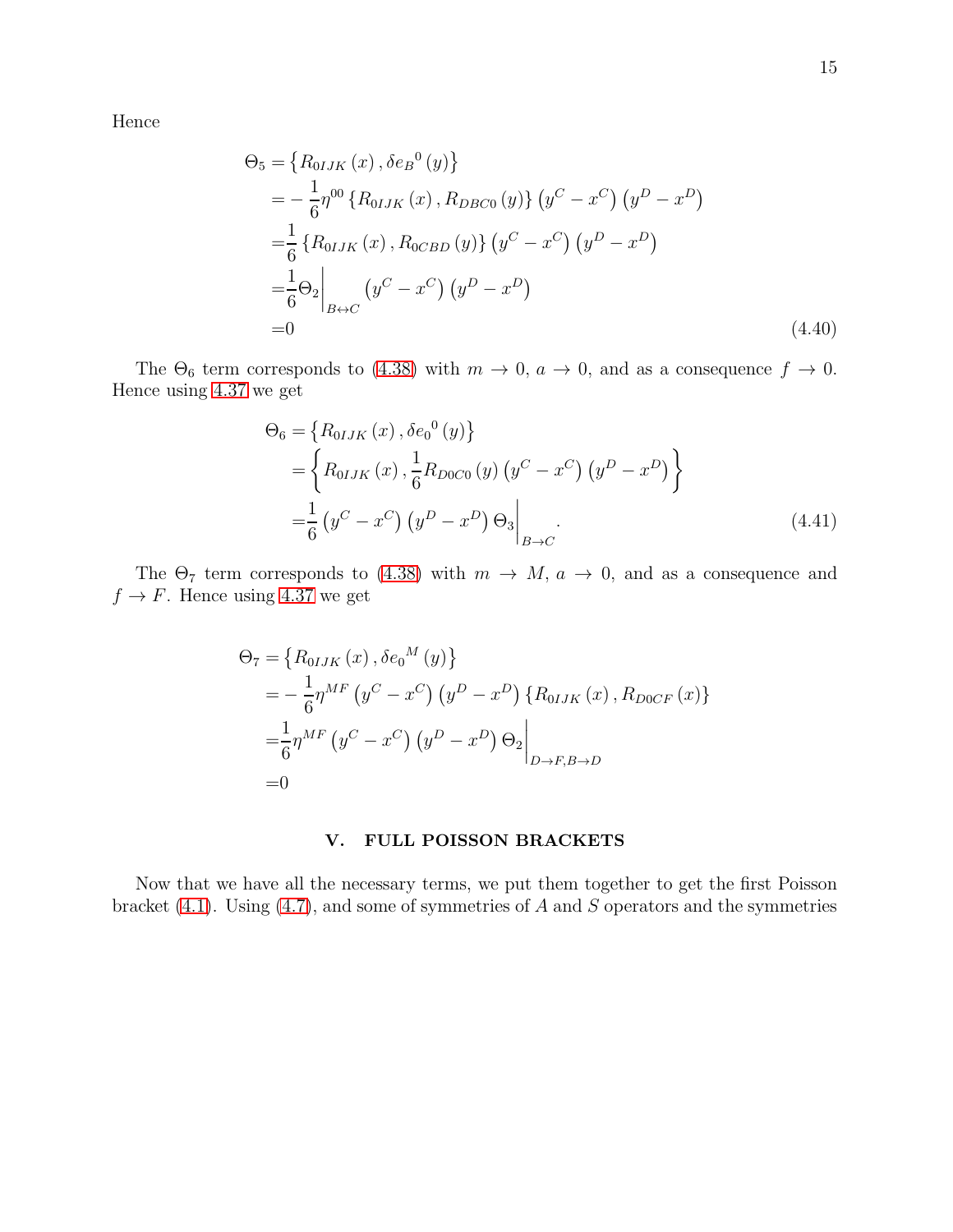of the Riemann tensor, we get for [\(4.1\)](#page-8-2),

$$
P_1 = P|_{a=A} = \int d^3y \phi(y) \Theta_1
$$
  
\n
$$
- \frac{A}{A \leftrightarrow B} \int d^3y \phi(y) \Theta_4 R_{MACD}(y)
$$
  
\n
$$
+ \frac{A}{A \leftrightarrow B} \int d^3y \phi(y) \delta e_B{}^M(y) \Theta_1 \Big|_{B \to M}
$$
  
\n
$$
- \frac{A}{C \leftrightarrow D} \int d^3y \phi(y) \Theta_4 \Big|_{B \to D} R_{MCAB}(y)
$$
  
\n
$$
+ \frac{A}{C \leftrightarrow D} \int d^3y \phi(y) \delta e_D{}^M(y) \Theta_1 \Big|_{D \to M}.
$$
 (5.1)

Recalling [\(3.19\)](#page-8-3), we obtain the first Poisson bracket

$$
P_{1} = \{R_{0IJK}(\pi_{o}^{x}), R_{ABCD}(\pi_{o}^{x} \circ \pi_{v}^{y})\}
$$
  
\n
$$
= -\frac{\kappa}{2} \frac{A}{A+B} \frac{A}{A+S} \sum_{j} D_{j}^{x} D_{C}^{x} D_{A}^{x} [\delta^{3}(x-y)] \eta_{BI} \eta_{DK}
$$
  
\n
$$
+ \frac{\kappa}{4} \frac{A}{A+B} \frac{A}{A+S} \sum_{j} D_{j}^{x} [\delta^{3}(x-y) R^{F} A(\pi_{o}^{x})] \eta_{BI} \eta_{FK}
$$
  
\n
$$
+ \frac{\kappa}{4} \frac{A}{A+B} \frac{A}{A+S} \sum_{j} D_{j}^{x} [\delta^{3}(x-y) R^{F} C_{DA} (\pi_{o}^{x})] \eta_{BI} \eta_{FK}
$$
  
\n
$$
- \frac{\kappa}{4} \frac{A}{A+B} \frac{A}{A+S} \sum_{j} D_{j}^{x} [\delta^{3}(x-y) R^{F} C_{BA} (\pi_{o}^{x})] \eta_{FI} \eta_{DK}
$$
  
\n
$$
+ \frac{\kappa}{4} \frac{A}{A+B} \frac{A}{A+S} \sum_{j} D_{j}^{x} [\delta^{3}(x-y) R^{F} C_{BA} (\pi_{o}^{x})] \eta_{FI} \eta_{DK}
$$
  
\n
$$
- \frac{\kappa}{4} \frac{A}{A+B} \frac{A}{A+S} \sum_{j} D_{j}^{x} [\delta^{3}(x-y) R^{F} A_{DC} (\pi_{o}^{x})] \eta_{BI} \eta_{JK}
$$
  
\n
$$
+ \frac{\kappa}{12} \frac{A}{A+B} \frac{A}{A+B} \frac{A}{A+S} \sum_{j} P_{j}^{x} [\delta^{3}(x-y) R^{F} C_{BA} (\pi_{o}^{x})] \eta_{BI} \eta_{DK}
$$
  
\n
$$
+ \frac{\kappa}{12} \frac{A}{A+B} \frac{A}{A+B} \frac{A}{A+S} \sum_{j} P_{j}^{x} [\delta^{3}(x-y) R^{F} C_{AI} (\pi_{o}^{x})] \eta_{BI} \eta_{DK}
$$
  
\n
$$
- \frac{\kappa}{12} \frac{A}{A+B} \frac{A}{A+B
$$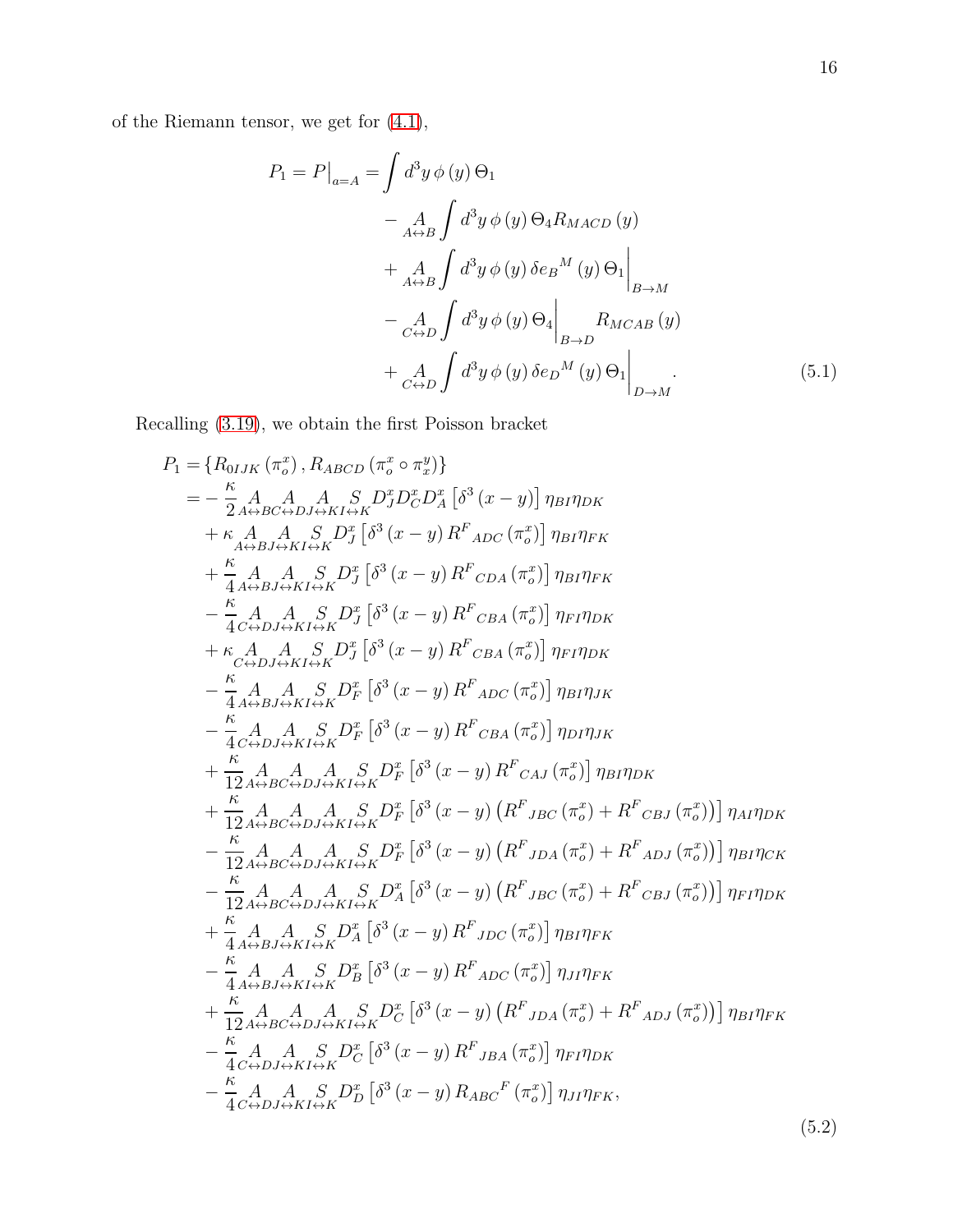where we did not include contributions due to the Ricci tensor as we are assuming we are in vacuum. One can check that the above expression for the Poisson bracket is compatible with the vacuum equations by contracting it with  $\eta^{IJ}$  and seeing that it vanishes. This is most easily seen considering each of the terms in the expansion of (4.3) and showing that their contraction with  $\eta^{IJ}$  vanishes. Therefore,

$$
\{R_{0K}(\pi_o^x), R_{ABCD}(\pi_o^x \circ \pi_x^y)\} = 0.
$$
\n(5.3)

Introducing the symmetrizer notation for pairs of indices,

$$
\underset{X \leftrightarrow Y}{T} f_{XY} = f_{XY} + f_{YX},\tag{5.4}
$$

the expression can be made more compact,

P<sup>1</sup> = − κ 2 A A↔B A C↔D A J↔K S I↔K D x <sup>J</sup>D x <sup>C</sup>D x A δ 3 (x − y) ηBIηDK + κ 12 A A↔B A C↔D A J↔K S I↔K D x F δ 3 (x − y) RJAC F (π x o ) ηBIηDK + T A↔C;B↔D n A A↔B A J↔K h κ S I↔K D x J δ 3 (x − y) R F ADC (π x o ) ηBIηF K − κ 4 S I↔K T F↔B D x F δ 3 (x − y) R F ADC (π x o ) ηBIηJK + κ 12 A C↔D S I↔K T J↔C T A↔C D x J δ 3 (x − y) R F ABC (π x o ) ηDIηF K + κ 12 A C↔D S I↔K T J↔C A A↔F D x A δ 3 (x − y) R F JBC (π x o ) <sup>η</sup>DIηF Kio . (5.5)

We can now proceed to compute the second Poisson bracket. We are interested in computing,

$$
P_2 = \{ R_{0IJK} (\pi_o^x), R_{0BCD} (\pi_o^x \circ \pi_x^y) \}.
$$
 (5.6)

we have,

$$
P_2 = P|_{a=0}
$$
  
=  $\int d^3y \phi(y) R_{0BCD}(y) \Theta_6$   
 $- \int d^3y \phi(y) R_{MOCD}(y) \Theta_4$   
+  $\int d^3y \phi(y) \delta e_0^M(y) \Theta_1|_{A \to M}$   
 $- \frac{A}{C \leftrightarrow D} \int d^3y \phi(y) R_{MCOB}(y) \Theta_4|_{B \to D}$   
 $- \frac{A}{C \leftrightarrow D} \int d^3y \phi(y) \delta e_D^0(y) \Theta_3|_{D \to C}$  (5.7)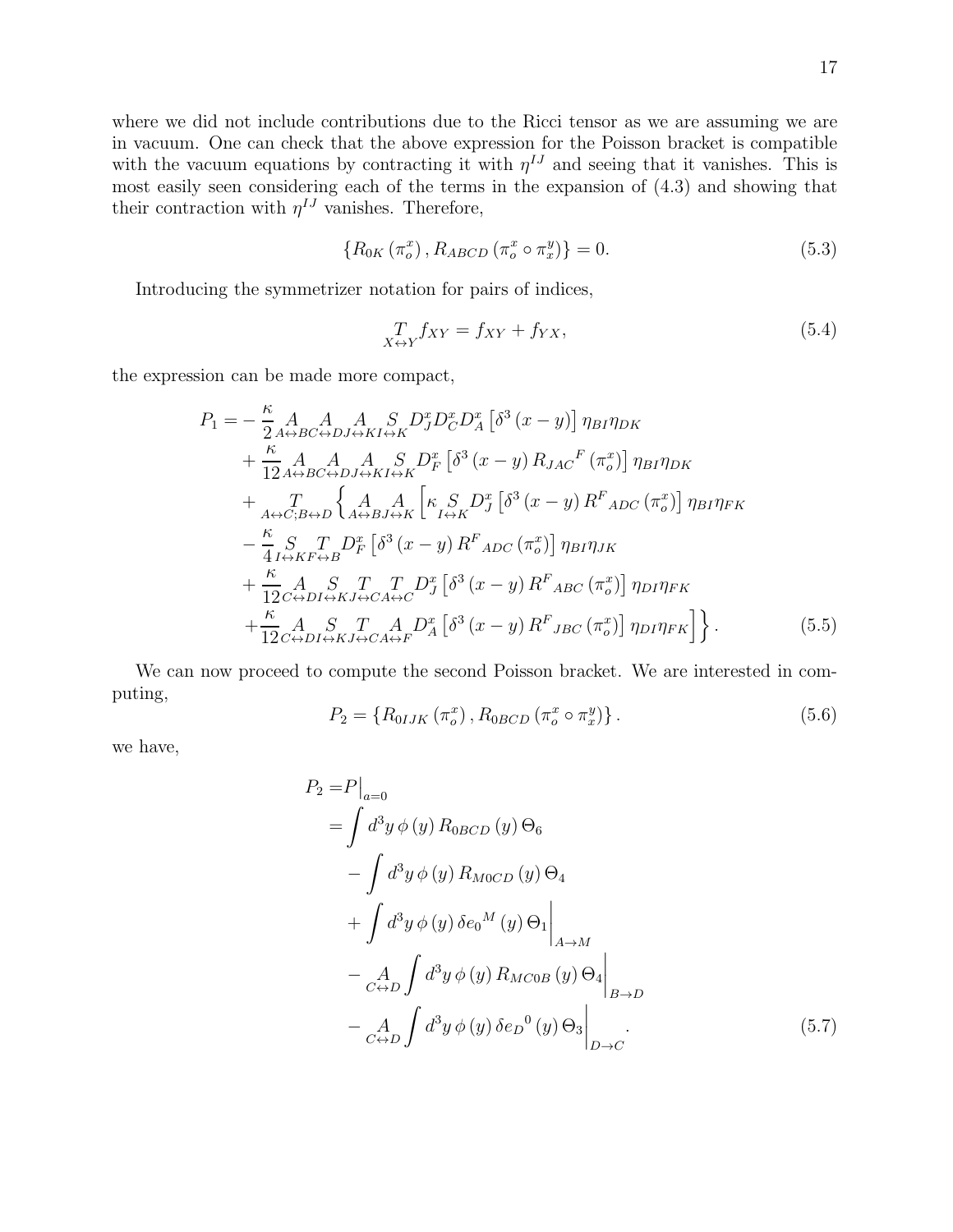Carrying out all the above computations we get

P<sup>2</sup> = − κ A J↔K S I↔K D x J δ 3 (x − y) R F <sup>0</sup>CD (π x o ) ηBIηF K + κ 4 A J↔K S I↔K D x F δ 3 (x − y) R F <sup>0</sup>CD (π x o ) ηBIηJK + κ 4 A J↔K S I↔K D x B δ 3 (x − y) R F <sup>0</sup>CD (π x o ) ηJIηF K − κ 12 A C↔D A J↔K S I↔K D x M δ 3 (x − y) R M JC<sup>0</sup> (π x o ) + R M CJ<sup>0</sup> (π x o ) ηBIηDK + κ 12 A C↔D A J↔K S I↔K D x J δ 3 (x − y) R M CB<sup>0</sup> (π x o ) + R M BC<sup>0</sup> (π x o ) ηMIηDK + κ 12 A C↔D A J↔K S I↔K D x B δ 3 (x − y) R M JC<sup>0</sup> (π x o ) + R M CJ<sup>0</sup> (π x o ) ηMIηDK + κ 12 A C↔D A J↔K S I↔K D x C δ 3 (x − y) R M BJ<sup>0</sup> (π x o ) + R M JB<sup>0</sup> (π x o ) ηMIηDK + κ A C↔D A J↔K S I↔K D x J δ 3 (x − y) R F CB<sup>0</sup> (π x o ) ηDIηF K − κ 4 A C↔D A J↔K S I↔K D x F δ 3 (x − y) R F CB<sup>0</sup> (π x o ) ηDIηJK − κ 4 A C↔D A J↔K S I↔K D x D δ 3 (x − y) R F CB<sup>0</sup> (π x o ) ηJIηF K − κ 12 A C↔D A J↔K S I↔K D x J δ 3 (x − y) R M <sup>0</sup>BD (π x o ) + R M DB<sup>0</sup> (π x o ) ηMIηCK − κ 12 A C↔D A J↔K S I↔K D x J δ 3 (x − y) R M <sup>0</sup>CD (π x o ) + R M DC<sup>0</sup> (π x o ) ηBIηMK + κ 12 A C↔D A J↔K S I↔K D x J δ 3 (x − y) (RBDC<sup>0</sup> (π x o ) + RCDB<sup>0</sup> (π x o )) ηIK − κ 12 A C↔D A J↔K S I↔K D x F δ 3 (x − y) (RJDB<sup>0</sup> (π x o ) + RBDJ<sup>0</sup> (π x o )) η MF ηMIηCK + κ 6 A C↔D A J↔K S I↔K D x F δ 3 (x − y) R F DJ<sup>0</sup> (π x o ) + R F <sup>0</sup>JD (π x o ) ηBIηCK − κ 12 A C↔D A J↔K S I↔K D x F δ 3 (x − y) (RJDC<sup>0</sup> (π x o ) + RCDJ<sup>0</sup> (π x o )) η MF ηBIηMK − κ 12 A C↔D A J↔K S I↔K D x B δ 3 (x − y) R M DJ<sup>0</sup> (π x o ) + R M <sup>0</sup>JD (π x o ) ηMIηCK + κ 12 A C↔D A J↔K S I↔K D x B δ 3 (x − y) (RCDJ<sup>0</sup> (π x o ) + RJDC<sup>0</sup> (π x o )) ηIK − κ 12 A C↔D A J↔K S I↔K D x C δ 3 (x − y) R M DJ<sup>0</sup> (π x o ) + R M <sup>0</sup>JD (π x o ) ηBIηMK + κ 12 A C↔D A J↔K S I↔K D x C δ 3 (x − y) (RJDB<sup>0</sup> (π x o ) + RBDJ<sup>0</sup> (π x o )) ηIK. (5.8)

and as before there is a consistency relation with the equations of motion,

$$
\eta^{AB} \{ R_{0ABC} (\pi_o^x), R_{0IJK} (\pi_o^x \circ \pi_x^y) \} = 0.
$$
\n(5.9)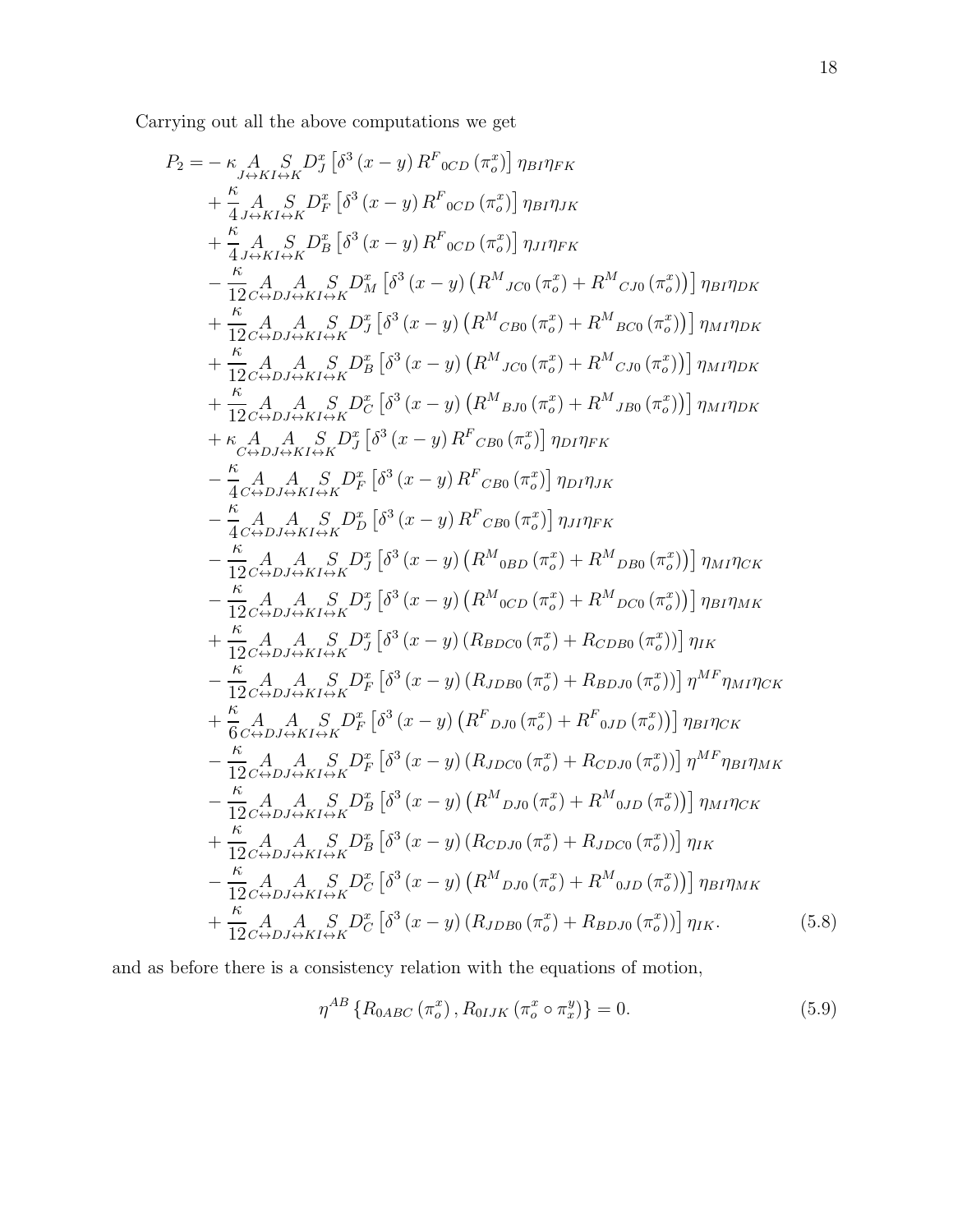And the expression can also be made more compact through the symmetrizer, as before,

$$
P_2 = -\kappa \int_{A} S_{A} S_{A} D_{J}^{x} [\phi(x) R^{F}_{0CD}(x)] \eta_{BI} \eta_{FK}
$$
  
\t
$$
-\kappa \int_{C \leftrightarrow DJ \leftrightarrow KI \leftrightarrow K} S_{J}^{x} [\phi(x) R^{F}_{CBO}(x)] \eta_{DI} \eta_{FK}
$$
  
\t
$$
+\frac{\kappa}{4} \int_{A} S_{K} T_{A} D_{F}^{x} [\phi(x) R^{F}_{0CD}(x)] \eta_{BI} \eta_{JK}
$$
  
\t
$$
+\frac{\kappa}{4} \int_{C \leftrightarrow DJ \leftrightarrow KI \leftrightarrow KF \leftrightarrow D} D_{F}^{x} [\phi(x) R^{F}_{CBO}(x)] \eta_{IJ} \eta_{DK}
$$
  
\t
$$
-\frac{\kappa}{12} \int_{C \leftrightarrow DJ \leftrightarrow KI \leftrightarrow KJ \leftrightarrow CF \leftrightarrow B} [\phi(x) R^{F}_{JCO}(x)] \eta_{BI} \eta_{DK}
$$
  
\t
$$
+\frac{\kappa}{12} \int_{C \leftrightarrow DJ \leftrightarrow KI \leftrightarrow KJ \leftrightarrow CF \leftrightarrow B} [\phi(x) R^{F}_{JCO}(x)] \eta_{FI} \eta_{DK}
$$
  
\t
$$
-\frac{\kappa}{12} \int_{C \leftrightarrow DJ \leftrightarrow KI \leftrightarrow KI \leftrightarrow CJ \leftrightarrow C} D_{J}^{x} [\phi(x) R^{F}_{BCO}(x)] \eta_{CK}
$$
  
\t
$$
-\frac{\kappa}{12} \int_{C \leftrightarrow DJ \leftrightarrow KI \leftrightarrow KI \leftrightarrow CI \leftrightarrow BJ \leftrightarrow B} D_{I}^{x} [\phi(x) R_{0BDJ}(x)] \eta_{CK}
$$
  
\t
$$
-\frac{\kappa}{12} \int_{C \leftrightarrow DJ \leftrightarrow KI \leftrightarrow KI \leftrightarrow CI \leftrightarrow J} D_{K}^{x} [\phi(x) R_{0CDJ}(x)] \eta_{IB}
$$
  
\t
$$
-\frac{\kappa}{12} \int_{C \leftrightarrow DJ \leftrightarrow KI \leftrightarrow KK \leftrightarrow JC \leftrightarrow J} D_{F}^{x} [\phi(x) R_{0CDJ}(x)] \eta_{BI}
$$
  
\t
$$
+\frac{\kappa}{6} \int_{C \leftrightarrow DJ \leftrightarrow KI \leftrightarrow KK \leftrightarrow J} D_{F}^{x} [\phi(x) R_{0LDJ}(x)] \eta_{BI} \eta_{CK}
$$
  
\t
$$
-\frac{\kappa}{12} \int_{C \leftrightarrow DJ \leftrightarrow KI \leftrightarrow KJ \leftrightarrow
$$

The remaining Poisson brackets are pretty straightforward to compute. Some of them vanish,

$$
\{R_{0A0C}(\pi_o^x), R_{0I0K}(\pi_o^x \circ \pi_x^y)\} = 0, \tag{5.11}
$$

$$
\{R_{0A0C}(\pi_o^x), R_{IJKL}(\pi_o^x \circ \pi_x^y)\} = 0, \tag{5.12}
$$

and the others can be written in terms of  $P_{1,2}$  using the equations of motion and are nonvanishing,

$$
\{R_{0A0C}(\pi_o^x), R_{0IJK}(\pi_o^x \circ \pi_x^y)\} = \{R_{BABC}(\pi_o^x), R_{0IJK}(\pi_o^x \circ \pi_x^y)\}.
$$
 (5.13)

It is possible to extend the algebra to arbitrary paths using the deformation techniques here developed. The analysis must be extended to paths in any spatial or time-like direction,

$$
\{R_{abcd}\left(\pi_o^x\right), R_{ijkl}\left(\eta_o^y\right)\} = \Delta_{abcd,ijkl}\left(\pi_o^x, \eta_o^y, [R]\right),\tag{5.14}
$$

Where  $\Delta$  is a path-dependent distribution that takes non vanishing values when  $\pi$  and  $\eta$  end on the same point for the geometry given by the intrinsic Riemann tensor  $R$ . The problem of dynamics, that up to now was unsolvable in loop quantum gravity arises in this context as the computation of the algebra for arbitrary paths and its operatorial implementation.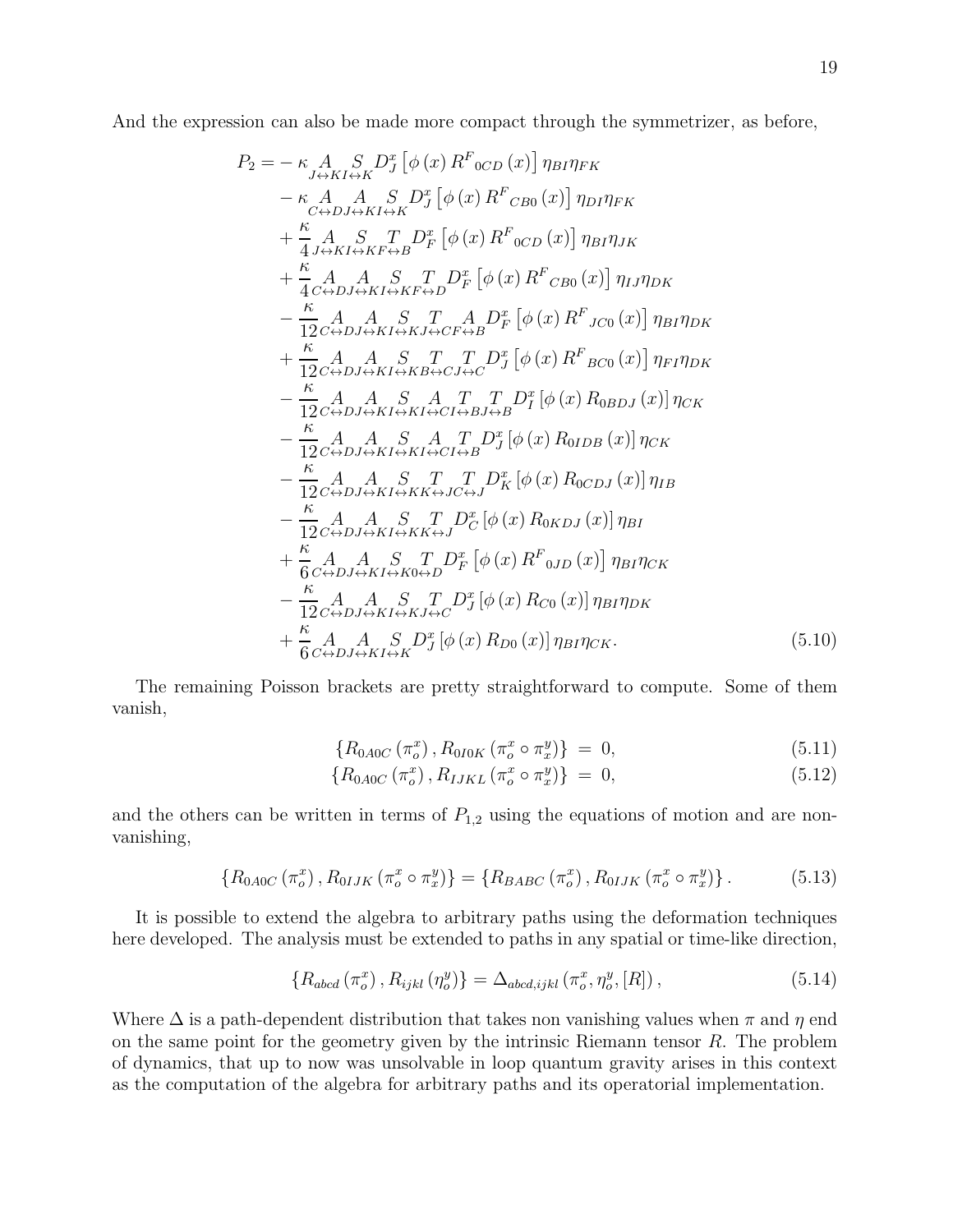#### <span id="page-20-0"></span>VI. CONCLUSIONS

As Donnelly and Giddings [\[5\]](#page-20-7) put it, and results from (5.14), "The physical observables in a gravitational theory therefore do not organize themselves into local commuting subalgebras" [as occurs in usual field theories]: "the principle of locality must apparently be reformulated or abandoned, and in fact we lack a clear definition of the coarser and more basic notion of a quantum subsystem of the Universe."

Locality expresses the idea that quantum processes can be localized in space and time [and, at the level of observable quantities, that causally separated processes are exempt from any uncertainty relations restricting their co-measurability.

The quantum implementation of the Poisson algebra of intrinsic Riemann tensors presented in this paper could provide an approximate notion of quantum subsystem and allow to determine uncertainty relations restricting the co-measurability of physical observables.

The quantization of the general framework laid out in this paper is clearly a tall order. However, it can be the starting point for the analysis of simplified situations, like minisuperspaces. We plan on pursuing this in the future in order to identify the fundamental elements of a quantum version of this framework.

#### <span id="page-20-2"></span><span id="page-20-1"></span>VII. ACKNOWLEDGMENTS

This work was supported in part by Grant No. NSF-PHY-1603630, NSF-PHY-1903799, funds of the Hearne Institute for Theoretical Physics, CCT-LSU, and Pedeciba and Fondo Clemente Estable FCE 1 2019 1 155865.

- <span id="page-20-3"></span>[1] S. Mandelstam, Ann. Phys. (NY) 19, 1 (1962); Ann. Phys. (NY) 19, 25 (1962).
- <span id="page-20-4"></span>[2] Y. M. Makeenko and A. A. Migdal, Phys. Lett. 88B, 135 (1979) Erratum: [Phys. Lett. 89B, 437 (1980)].
- <span id="page-20-5"></span>[3] A. Polyakov, Nucl.Phys B164, 171 (1979).
- <span id="page-20-6"></span>[4] R. Gambini, A. Trias, Phys. Rev. D23, 553 (1981).
- <span id="page-20-7"></span>[5] W. Donnelly and S. B. Giddings, Phys. Rev. D 93, no. 2, 024030 (2016) Erratum: [Phys. Rev. D 94, no. 2, 029903 (2016)] doi:10.1103/PhysRevD.94.029903, 10.1103/Phys-RevD.93.024030 [arXiv:1507.07921 [hep-th]]; Phys. Rev. D 94, no. 10, 104038 (2016) doi:10.1103/PhysRevD.94.104038 [arXiv:1607.01025 [hep-th]];arXiv:1706.03104 [hep-th].
- <span id="page-20-8"></span>[6] R. Britto, F. Cachazo, B. Feng and E. Witten, Phys. Rev. Lett. 94, 181602 (2005) doi:10.1103/PhysRevLett.94.181602 [hep-th/0501052]; N. Arkani-Hamed, F. Cachazo, C. Cheung and J. Kaplan, JHEP 1003, 110 (2010) doi:10.1007/JHEP03(2010)110 [arXiv:0903.2110 [hep-th]]; N. Arkani-Hamed and J. Trnka, JHEP 1410, 030 (2014) doi:10.1007/JHEP10(2014)030 [arXiv:1312.2007 [hep-th]]; M. Bullimore and D. Skinner, arXiv:1101.1329 [hep-th]; S. Caron-Huot, JHEP 1107, 058 (2011) doi:10.1007/JHEP07(2011)058 [arXiv:1010.1167 [hep-th]].
- <span id="page-20-9"></span>[7] R. Gambini and J. Pullin, Class. Quant. Grav. 35, no. 21, 215008 (2018) doi:10.1088/1361- 6382/aae449 [arXiv:1802.02661 [gr-qc]].